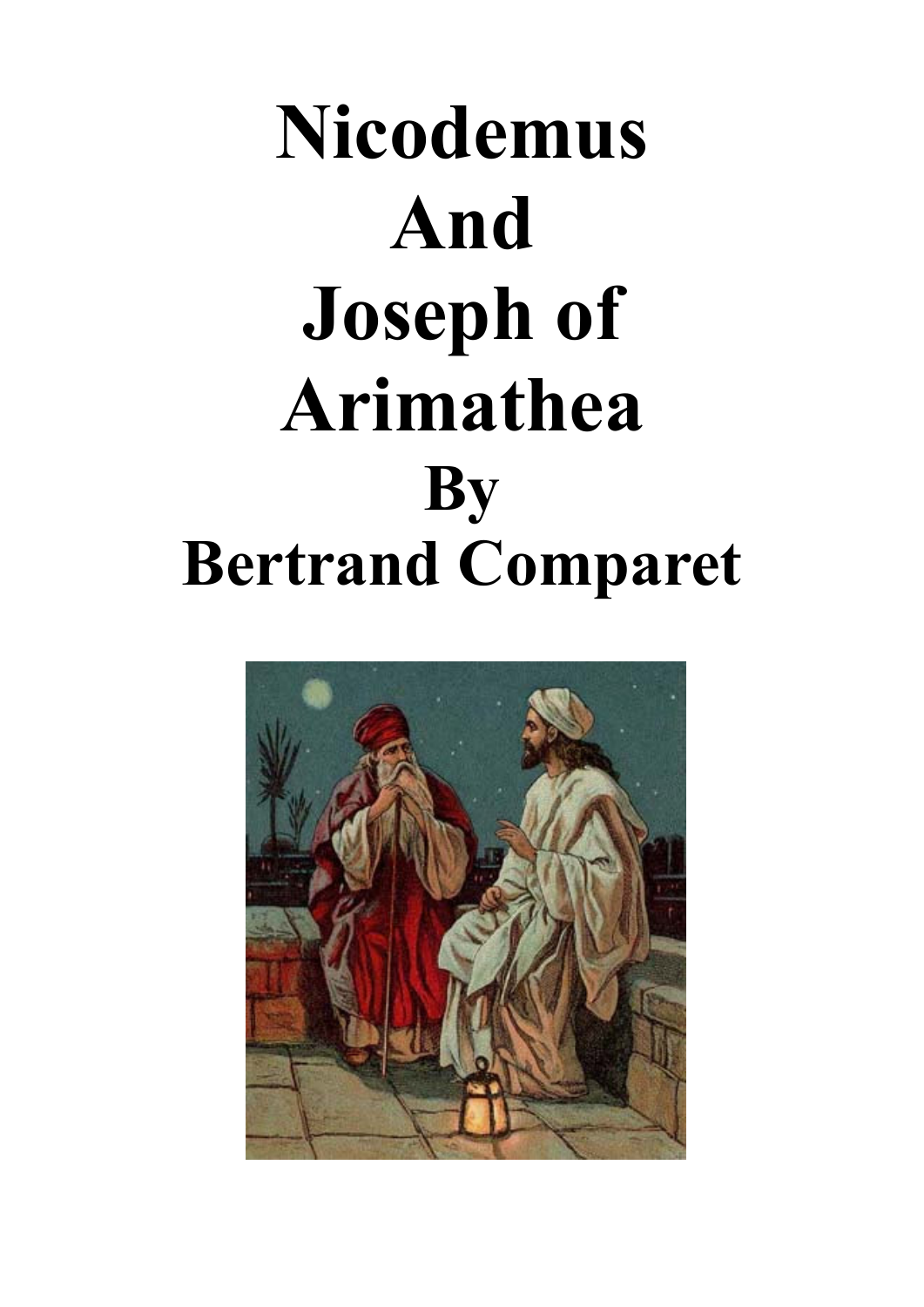#### **About Pastor Dr. Bertrand L. Comparet, A. B., J. D.**

Upon reading these most interesting discussions one will quickly recognize that the author is an ardent student of the Bible and particularly eschatology or the study of the prophecies of the things which have already taken place, the things that are now taking place, and the things that are yet to take place in the future. He is an ordained minister. His studies in this area of thought extend back over a period of thirty years.

One will quickly appreciate also the straight forward manner of factual presentation and logical thinking. This is due to his professional training and occupation as a well recognized Attorney at Law. He not only writes in a clear, convincing style, but is distinguished in the pulpit, on the lecture platform, and over the air for his clarity of thought and profound logic.

Bertrand L. Comparet is a native Californian, born in San Diego. He was graduated from Stanford University with the degree of Bachelor of Arts and Juris Doctor. He was admitted to the California Supreme Court or California Bar in 1926 and by the United States Supreme Court in 1956. From 1926 to 1932 he was a Deputy District Attorney in San Diego County and from 1942 to 1947 was Deputy City Attorney for the City of San Diego.

After that time he was in private law practice.

Quite obviously, he is a tried and true Christian and a loyal and patriotic American, a believer in a Sovereign America under Constitutional government.

Pastor Bertrand L. Comparet started teaching in 1933 and continued for over 40 years. He returned to the Father in August of 1983.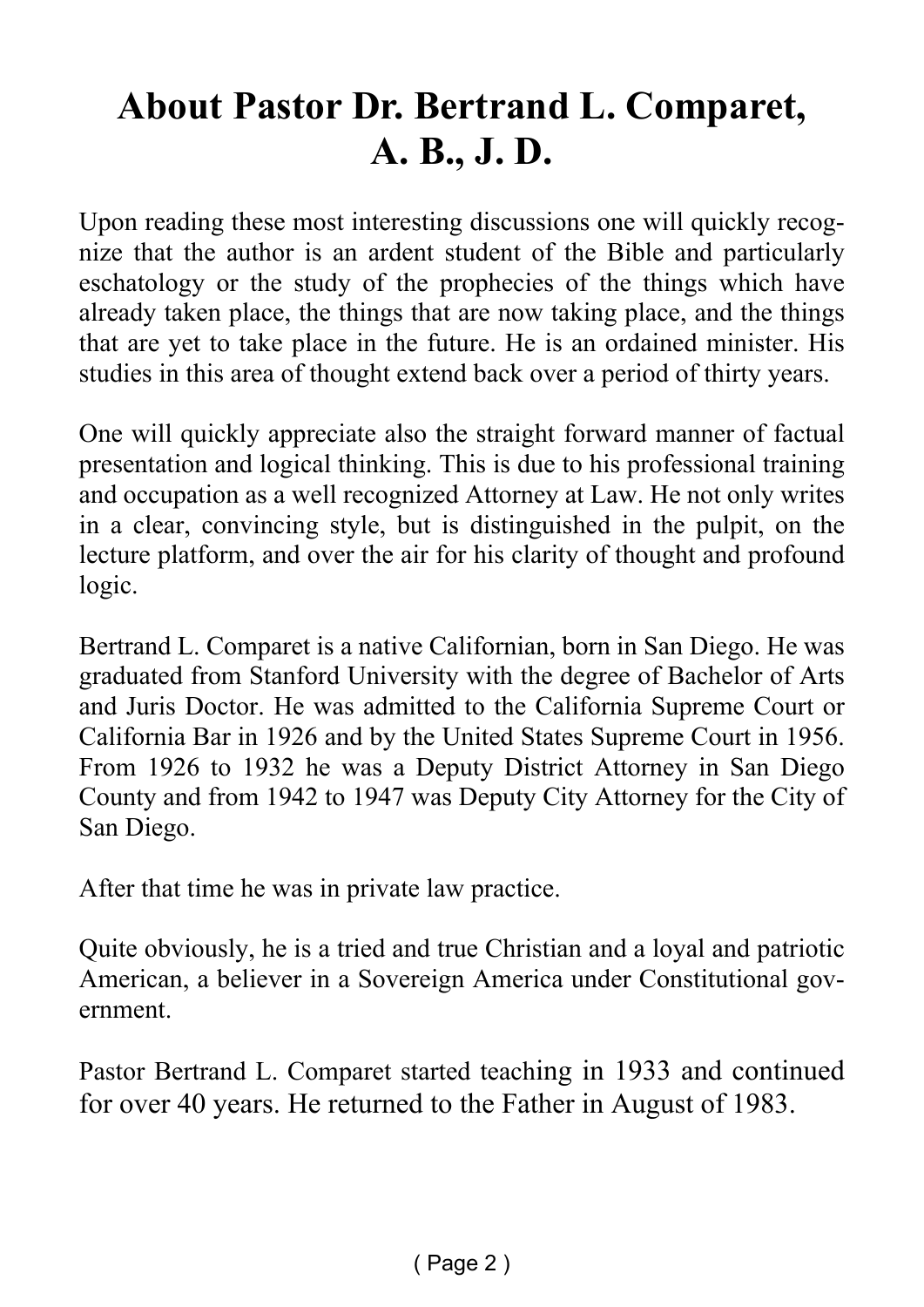#### **Nicodemus and Joseph of Arimathea By Bertrand Comparet**

In this lesson we shall study the history of two individuals, from the time they are mentioned in the Bible and after any record of them in the Bible has ceased. These two individuals are Nicodemus and Joseph of Arimathea, who are well-established historical characters, in addition to the mention of them in Biblical records.

In our Bible, the only reference to Nicodemus in found in the gospel of John. It is a surprise to find Nicodemus is also mentioned in the Jewish Talmud. There is also the Book of Nicodemus, which was written some time during the first three centuries A.D. None of the early Christian writers, before 250 A.D. or 275 A.D., mention the Book of Nicodemus at all, although later it is extensively quoted.

There was a period of several centuries in which people thought they had to help Yahweh, He couldn't get along by Himself. These people were eager to make as many converts among the pagans as they could. In those days, as well as now, people were greatly impressed by miracles. Remember how the Jews were constantly demanding that Yahshua perform miracles, just to show them that he was more than just an ordinary man, before they would take Him seriously. Yahshua always refused these demands. He performed many miracles but only those that had been prophesied in the Old Testament, that He would do. These prophecies were mostly in Isaiah. Yahshua would not perform like a clown for the amusement of the Jewish population.

The Book of Nicodemus is full of these fake miracles that were later concocted by writers, trying to make some impressive documents for the church missionaries to show the pagans. One of the examples of the stories of these fake miracles relates to when Yahshua was brought before Pontius Pilate, the Roman flags, carried by the soldiers, bowed before Him, the very flag staffs bent over. This was the type of miracle Yahshua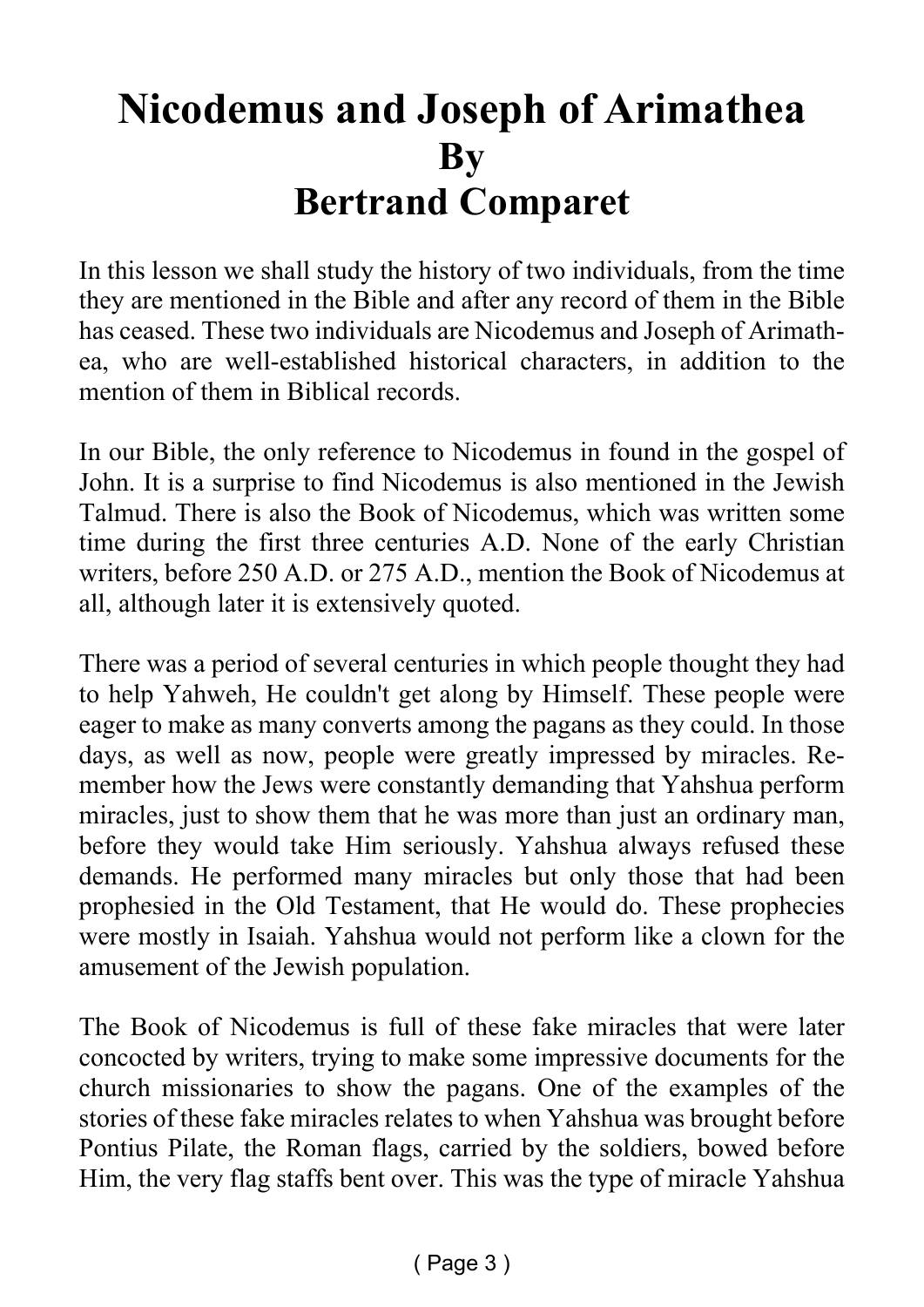refused to do, the grandstand play. The Bible makes no mention of this incident because it never happened.

These various, falsified stories were produced by people who were well known cranks. Nobody would take them seriously if they wrote under their own names. They used the name of some prophet or well-known person in the Bible, who had been dead a few centuries. This way they would be sure he wasn't going to come back and deny the alleged miracles. These false writers wrote their fairy tales in the dead person's name and hoped it would get circulation on the basis of the authorship, falsely ascribed to these tales. The Book of Nicodemus is in this category, however it does contain some elements of truth, in this way giving it better credibility. Don't ever mistake this book as being genuine, or having been written by Nicodemus, because it wasn't.

John 3:1 starts out by telling us Nicodemus was of the Pharisees, a ruler of the Jews. However, he came to Yahshua at night and confessed he knew Yahshua came from Yahweh. In John 3:10, Yahshua calls Nicodemus a master of Israel, so we know he wasn't a Jew. The Pharisees knew about the prophesies of the coming Messiah, but they expected Him to come as a military conqueror to enslave all the non Jewish people of the world. They wanted all the wealth of the world delivered into Jewish hands. The Pharisees had seen Yahshua do a number of miracles, so this made them think because he was doing these miracles, He should kill off the Roman army and set them free to loot.

Have you ever wondered why Pontius Pilate was so jittery about something that might upset these Jews, during this period of time? The prophesies from the Book of Daniel told when the Messiah was going to come, but the date had been falsified. The first Herod was the one who had all the male babies, two years old and younger killed, trying to kill Yahshua.

Herod had tried to get the people to receive him as being the Messiah. For this purpose, the priests, who were the ones who kept the historical records, falsified the calendar dates. The purpose of this falsification was to make the dates come out right, to support Herod's claim of being the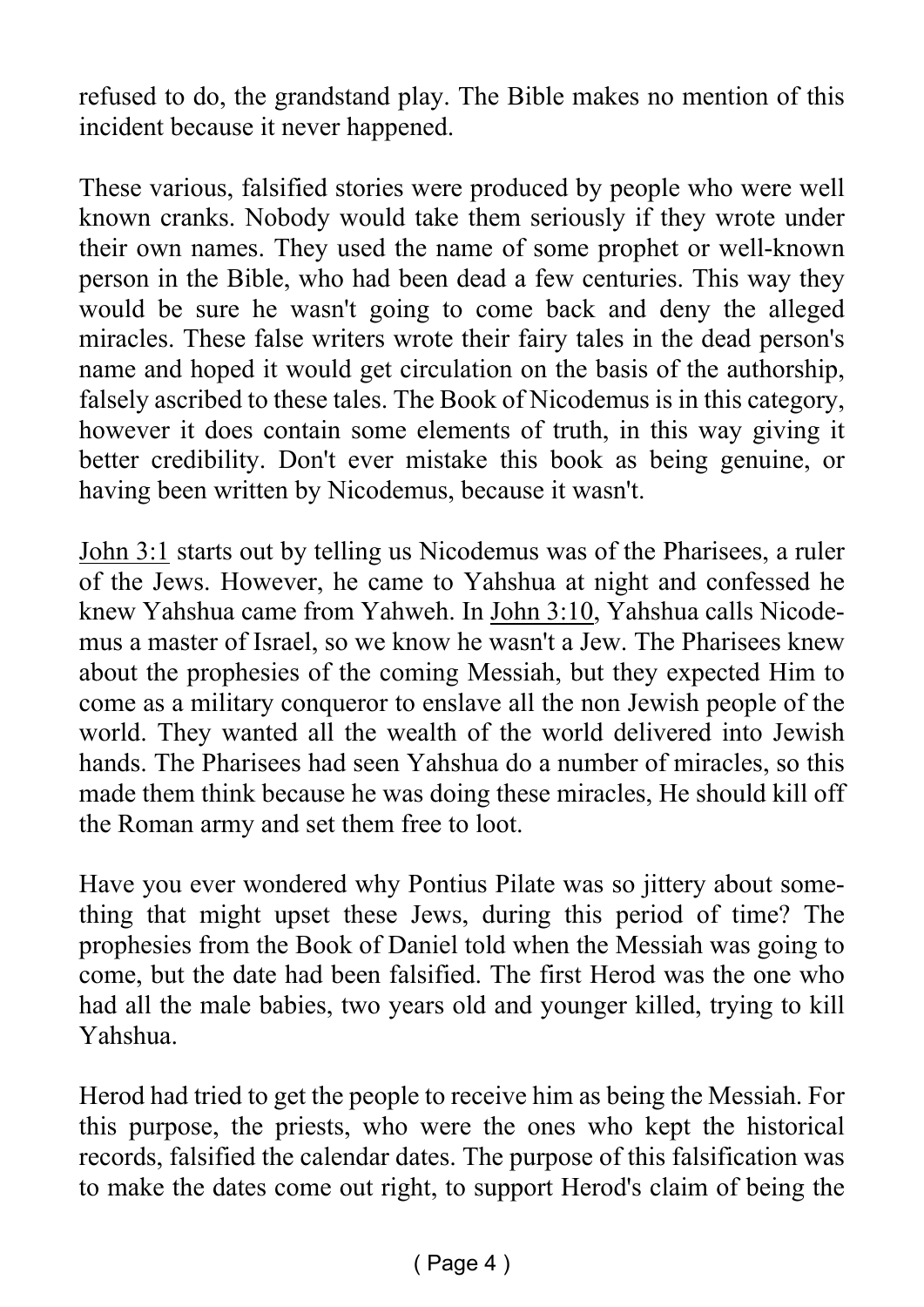Messiah. By this chicanery Herod didn't fool the people and his plan fizzled out. The people continued looking for the real Messiah, as this was the time that it had been prophesied He would come.

John chapter 10 records, "And the dedication in Jerusalem came and it was winter and Yahshua was walking in the temple and Solomon's porch. The Jews therefore, came and surrounded Him and said to Him, Till when dost Thou hold our soul in suspense? If thou art the Messiah tell us plainly. Yahshua answered them, I told you, and ye do not believe. The works that I do in the name of my Father, these testify concerning me: but ye do not believe for ye are not of My sheep, as I said to you. My sheep hear my voice and I know them, and they follow me."

This dedication was the Maccabean feast on the anniversary of the reconsecration of the temple after it's cleansing by Judas Maccabean. Here was all this unrest; the zealots were ready to rise in insurrection against Rome, regardless of the circumstances. The rest of the population was ready to rise in military insurrection, when the Messiah came as the leader.

Pontius Pilate had been sent to Palestine as the Roman governor. His job was to extract the most money in taxes, with the least possible expense to the government. He had enough troops to take care of small, ordinary disturbances of the peace, but he didn't have enough troops to take care of a major uprising. This is why Pontius Pilate was so afraid of pushing things too far, starting a general rebellion.

Before the time where it mentions the Jews coming to the dedication feast in December, the Pharisees had sent Nicodemus, in private, to Yahshua to inquire as to what was going on. John chapter 3 tells us, "And there was a man of the Pharisees, Nicodemus his name, a ruler of the Jews (Judeans). This one came to him by night and said to him, Rabbi; we know that from Yahweh hast thou come, a teacher. For no one these signs is able to do which thou doest except Yahweh is with him. Yahshua answered and said to him, indeed I say to thee, if anyone be not born from above, he is not able to see the kingdom of Yahweh. Nicodemus saith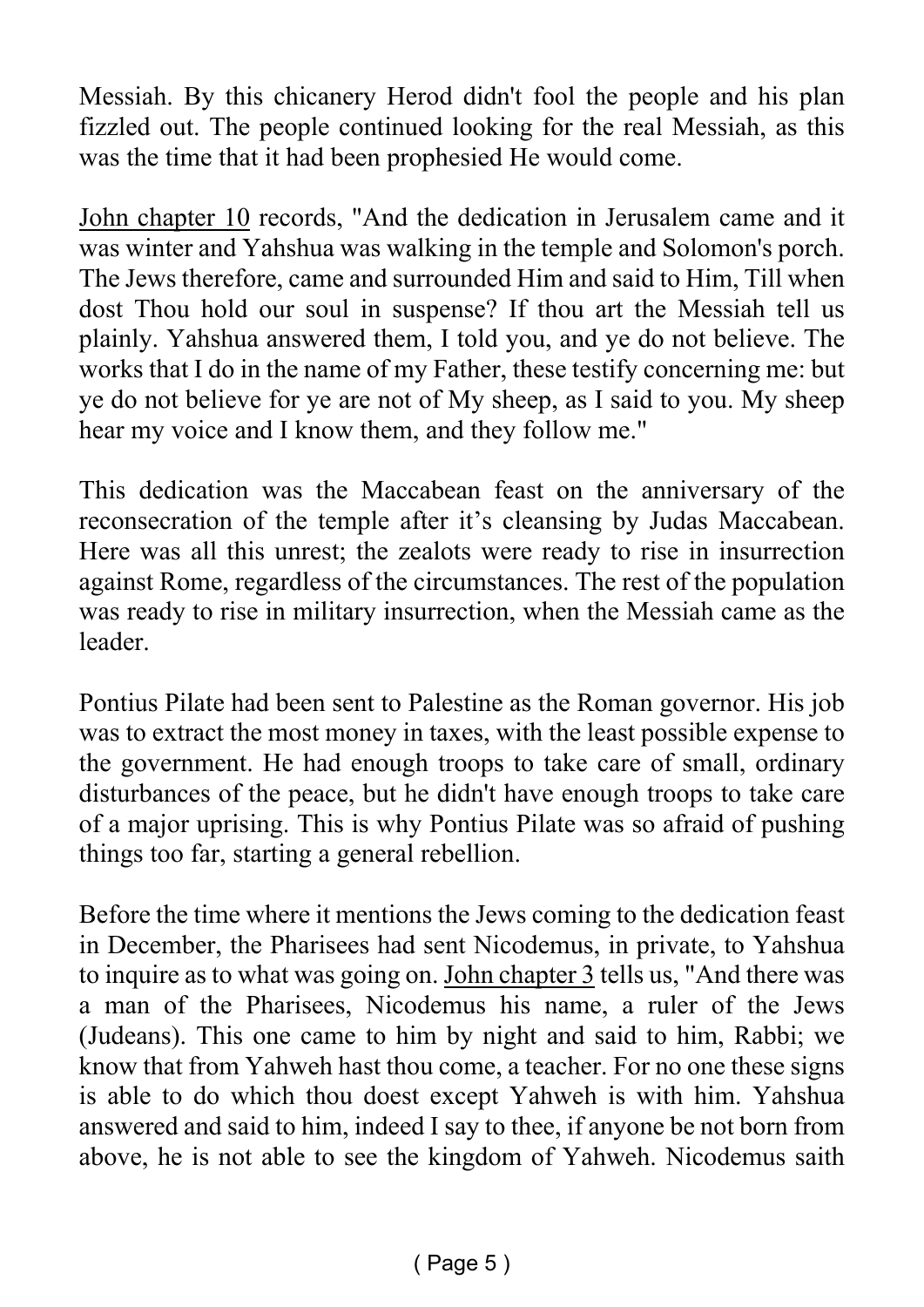unto Him, How is a man able to be born being already old? Is he able to enter into the womb of his mother a second time and be born?"

These verses in John chapter 3 about being born again, are one of the worst mistranslations in the Bible. A lot of false doctrine has been woven around these verses. I have translated it, in the above chapter, the way it reads in the Greek. The correct translation is born from above, not born again.

It is only Nicodemus, not understanding born from above, who brings in any idea of being born again. Notice what Yahshua replied. "Indeed, indeed, I say to thee, if a man be not born of water and the spirit, he is not able to enter into the kingdom of Yahweh. That being born of the flesh is flesh and that being born of the spirit is spirit. Do not wonder that I said to thee, you must be born from above. The wind blows where it wills and the sound of it thou hearest; but you know not whence it comes and where it goes.

Thus is everyone who is born out of the spirit. Nicodemus answered and said unto Him, How is this able to be? Yahshua answered and said to him, Art thou the teacher of Israel and thou dost not knowest this? Indeed, indeed, I say to thee, that which we know we speak, and what we have seen we testify; and our testimony you do not receive. If I have told you the earthly things and you do not receive, how would ye believe if I told you the heavenly things? And no one ascended into heaven except the Son of man who descended from heaven.

And even as Moses held aloft the serpent in the wilderness, so must the Son of man be raised. That everyone who believes in him may not be destroyed, but may have life age abiding. For Yahweh so loved the world that He gave his only begotten Son that everyone believing in him may not be destroyed, but may have life age abiding. Yahweh sent not his son into the world that He might judge the world, but that the world might be saved through him.

He who believes in him is not judged; but he who does not believe is judged already because he has not believed in the name of the only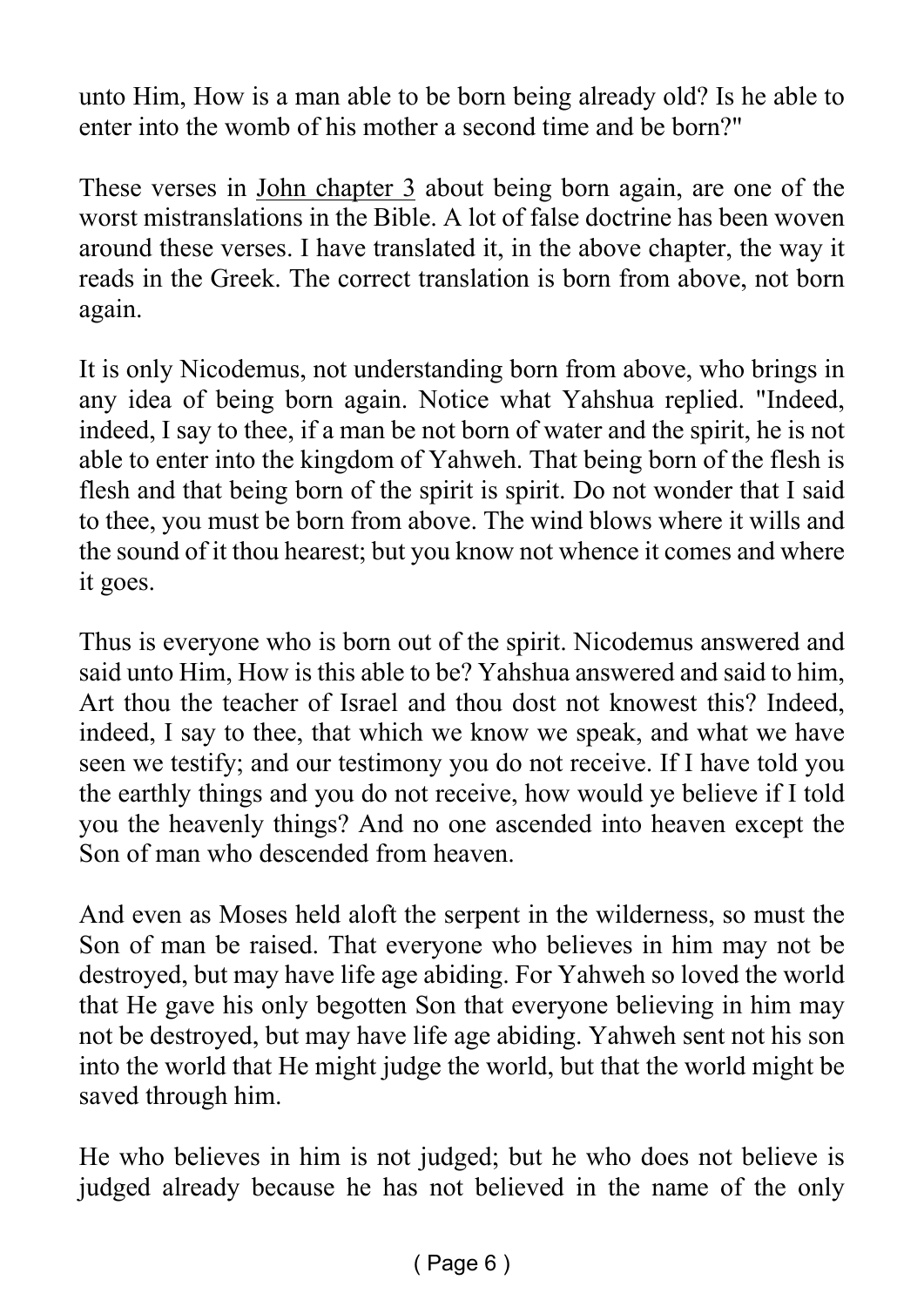begotten son of Yahweh. And this is the judgment that the light has come into the world, and the men loved the darkness rather than the light, for their works were evil. For everyone who does vile things hates the light, and comes not to the light that his works might not be detected; but he who does the truth comes to the light so that it may be made manifest that his works have been done in Yahweh."

There is more concentrated plain speech in this passage, than Yahshua gave directly to His apostles. Yahshua was telling Nicodemus how it really was but, Nicodemus couldn't understand it as yet. Yahshua saw beneath outward appearances, He knew that here was a man who had what it took to respond to the truth.

However the Pharisees wouldn't come to Yahshua, other than scoffing and ridiculing Him in the daytime, they only came when they couldn't be seen. They would come, or send their emissary at night when nobody could see that they were just possibly willing to believe Yahshua.

John 7:43-53 records, "So there was a division among the people because of him, and some of them would have taken him, but no man laid hands on Him. Then came the officers to the high priests and Pharisees and they said to them, why have ye not brought him? The officers answered, never a man spoke like this man. Then answered the Pharisees, Are ye also deceived? Have any of the rulers or the Pharisees believed in Him? But this people that knows not the law are accursed. Nicodemus said to them (he that came to Yahshua by night, being one of them): Does our law judge any man before it hears him, and knows what it is that he does? They answered and said unto him, Art thou also of Galilee? Search and look, for out of Galilee arises no prophet; and every man went into his own house."

The Pharisees treated the common people with the utmost contempt. They called them, *am ha eratz* meaning the people of the land. The Pharisees did believe in resurrection but said the common people weren't worthy of it. Like the Pharisees of today in our churches, they didn't know their scriptures. Remember how often Yahshua had to say to them, "Ye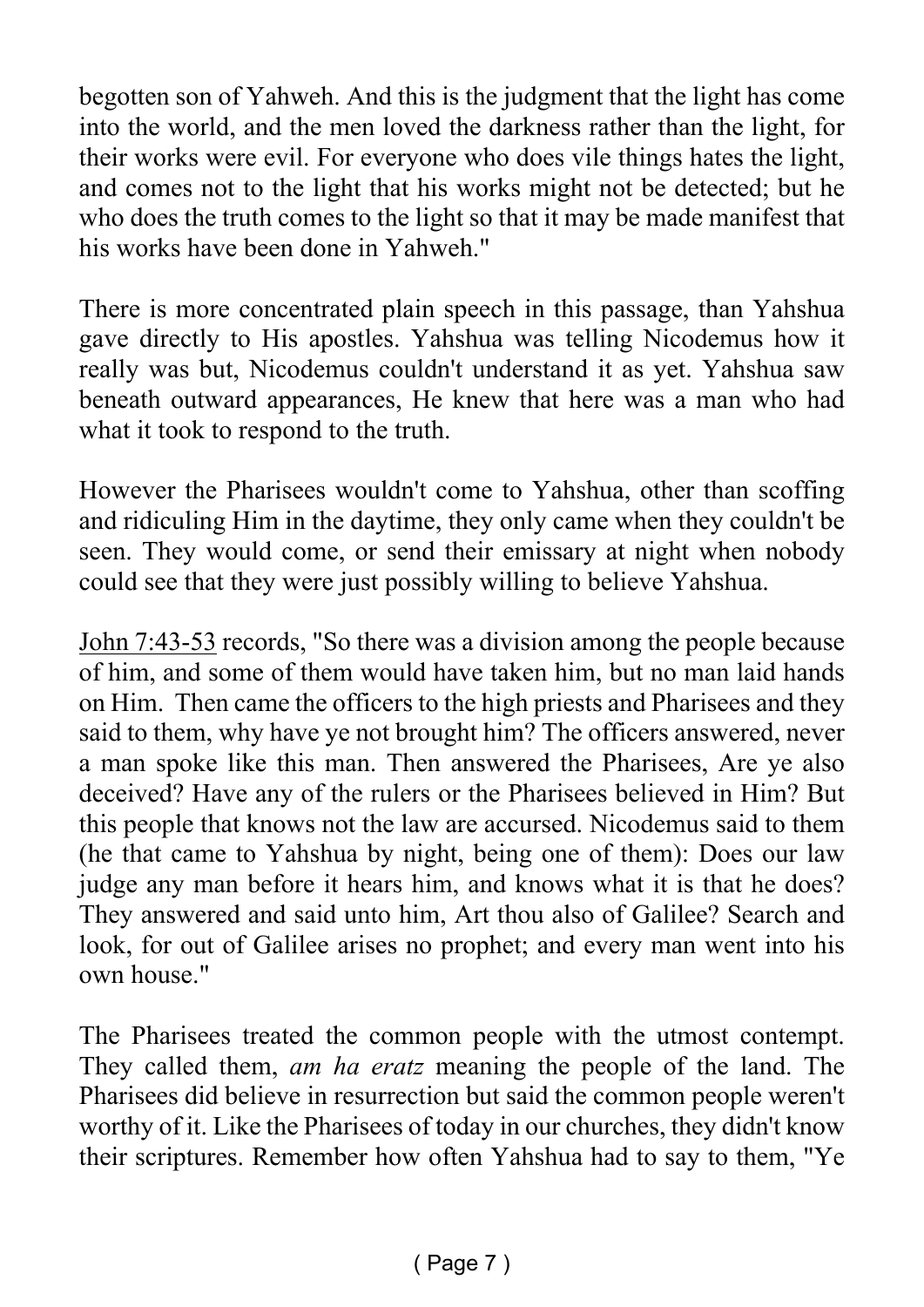do err, not knowing the scriptures. If ye had believed Moses ye would have believed me, because he wrote of me."

Here it was again, the Pharisees said there weren't any prophets from Galilee. If they had known the Old Testament, the scriptures, as they existed up to that time, they would have known that Jonah, Nahum and Malachi were from Galilee. Like most of the clergy of today, they didn't read or know the book they professed to rely upon.

Nicodemus had already courageously spoken up in Yahshua's defence, after the Sanhedrin openly planned his murder. After the crucifixion, Nicodemus again took his life in his hands, to render Yahshua his last act of respect. John 19:38-42 records, "And after this Joseph of Arimathea, being a disciple of Yahshua, but secretly for fear of the Jews, besought Pilate that he might take away the body of Yahshua; and Pilate gave him leave. He came therefore, and took the body of Yahshua; and there came also Nicodemus, who at first came to Yahshua by night, and brought a mixture of myrrh and aloes, about a hundred pound weight. Then they took the body of Yahshua, and wound it in linen clothes with the spices, as the manner of the Jews is to bury. Now in the place where He was crucified there was a garden; and in the garden a new sepulchre, wherein was never man yet laid. There they laid Yahshua because of the Jews' preparation day; for the sepulchre was nigh at hand."

I don't believe it is recorded in the Bible, but this tomb was one Joseph of Arimathea had prepared for his own death.

Both Roman and Jewish law recognized both the right and the duty of the nearest relative to bury the dead. This included even someone who had been executed as a common criminal. However, the Jews and the Pharisees had made a new rule that unless the relatives claimed the body of an executed criminal within an hour of execution, the body was to be taken to one of the two cemeteries outside Jerusalem. These cemeteries were reserved for the bodies of executed criminals, and the bodies were just dumped into a common pit. There would be no separate grave that could be marked with its own headstone or otherwise identified.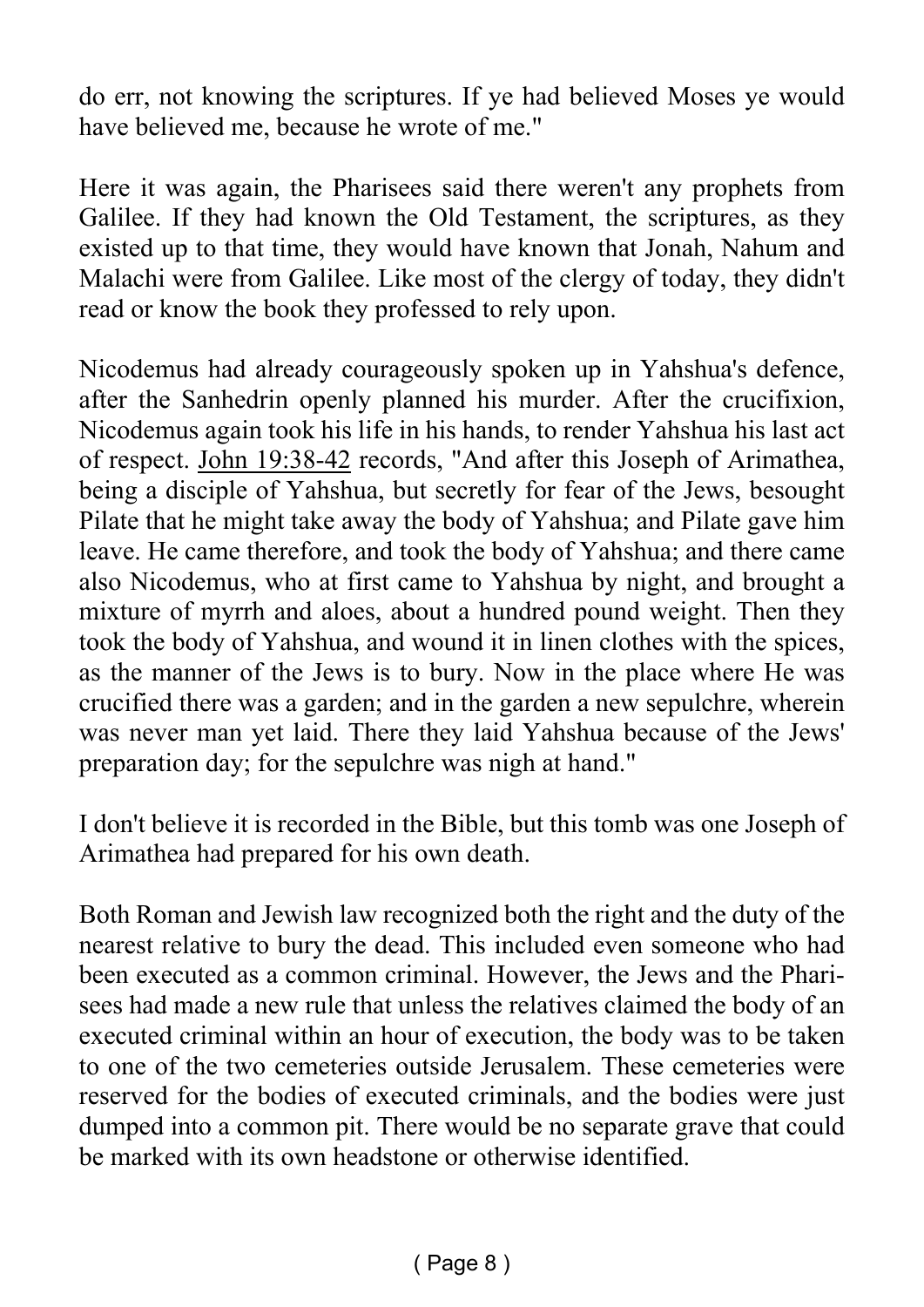Joseph of Arimathea had to step in quickly, to stop the Jews from taking Yahshua's body. You can understand why these Jews were especially anxious to prevent a decent burial for Yahshua's body, even though they didn't expect Him to be resurrected. If Yahshua's tomb were known, it would be something to keep alive His memory and the Christian movement they were determined to stamp out.

This is the last mention of Nicodemus in the Bible. However, we are going to follow what happened to him through the historical records.

To obtain some idea of the background of the times, it is necessary to have some understanding of the Jewish ecclesiastical groups or parties. There were the Pharisees, the name being derived from *pharash*, meaning separated, so Pharisee meant set apart. The beginning of the Pharisees was somewhere between 500 B.C. and 450 B.C., very soon after the return from Babylon. They were deep students of Judaism, meaning the Talmud, and they didn't pay much attention to the Bible. Their belief in the necessity of separation from other nations and their other customs grew out of this.

After the return from Babylon, here along the Palestinian coast (most of the time under the domination of Syria in the north), they had come into the ancient pagan world where the military power was Rome, but the outstanding culture was that of the Greeks. Literature was exclusively Greek along with art, but with all this came Greek paganism.

As the nation of Palestine developed, from the return from Babylon, until somewhere around 150 B.C., the Judeans were not an independent nation. They were only governed as a tributary province of one nation or another, which was Syria much of the time. Syria had entirely adopted the Greek culture and paganism, and they didn't see why they should allow any distinction to be made in this little conquered, tributary province of Judea. There was a large faction, among the local people, who wanted to get along with their conquerors, so they just went along with the crowd. The Greek culture was only a thin end of the wedge for Greek paganism. Even after the independence of Palestine was obtained, under Judas Maccabeus about 150 B.C., there still was this strong pagan Greek influence. The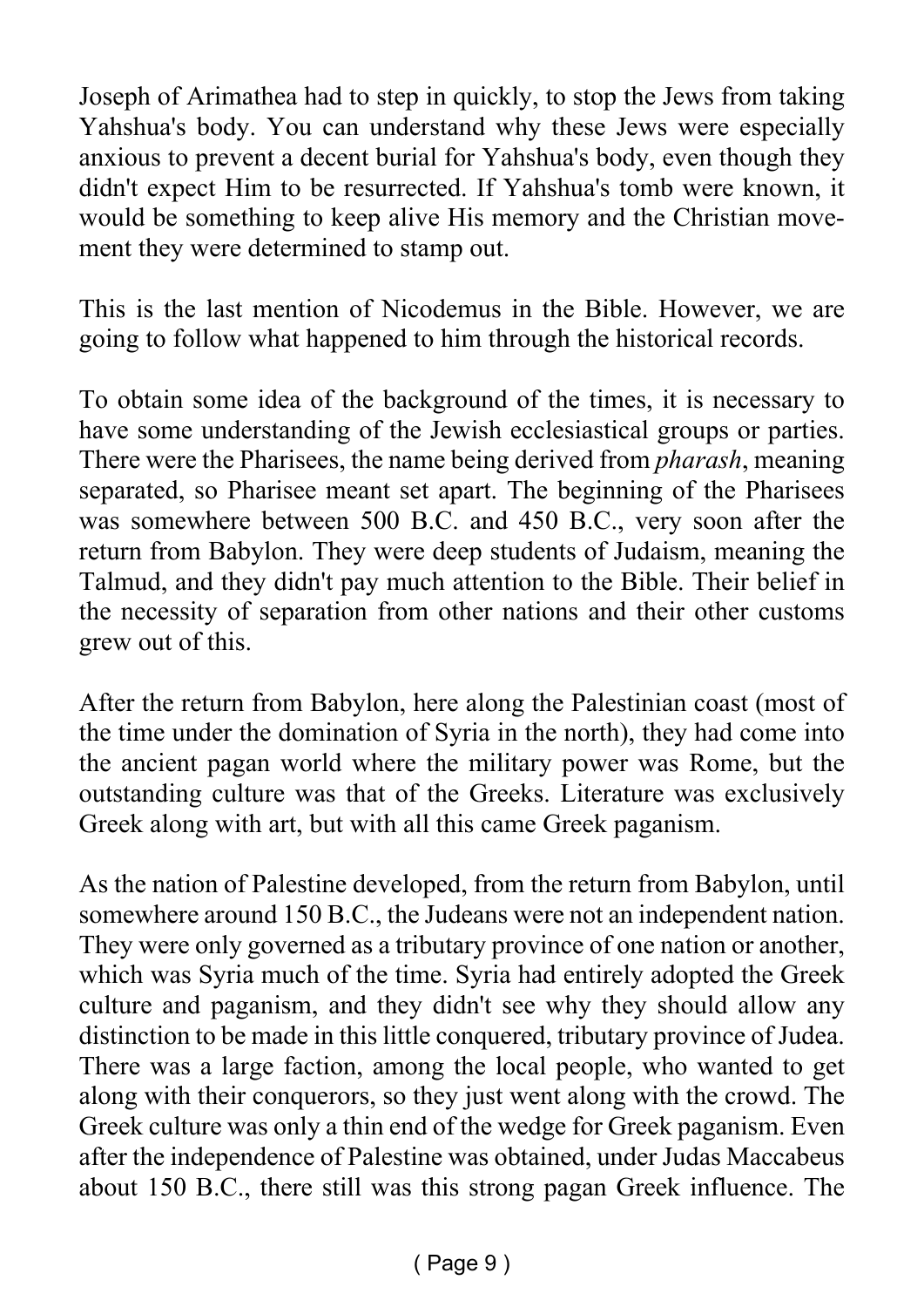King James Bible records them as the Greeks. It doesn't mean actual Greek people; it means the Judeans who wanted to adopt the Greek culture.

Here was this strong faction, wanting to keep all the Greek customs which lead right back into paganism. Persecutions of any dissenting religions, by Antiochus Epiphanes of Syria were harsh, so it became a precarious situation. Resistance to this Greek paganism centred in the Pharisee group, who at that time was called Hasidim, the pious ones.

The Hasidim gradually broke into two groups, those who were interested only in Judaism, as a religious cult, became the Essenes. Those who also became a political party, became the Pharisees.

One of the Maccabee kings, John Hyrcanus, who came to the throne around 125 B.C., sought to create an ordinary kingdom with political alliances with other nations, because of their strength. He also was the one who was responsible for bringing the Edomite Jews into the kingdom and giving them full citizenship. This was more of a disaster than anything else that could have been done.

The Pharisees became the opposition party. In the time of the grandsons of John Hyrcanus, civil war broke out between the Pharisees and the Sadducees. The Sadducees were very much on the Grecianized side so this civil war finally led to conquest by the Romans in 63 B.C.. The Pharisees refused to take the oath of allegiance either to the Romans or to Herod, and because of this refusal; they had to pay a fine.

The Pharisees were greatly respected by the learned and the common people, as students of the law. However, they developed to the extreme, the doctrines of the so called oral law. They taught that Moses gave them lots of other laws, besides the written laws. This tradition, saying that these laws came down from Moses, even though Moses wouldn't write them down, supposedly entitled their tradition to at least equal importance to the laws Moses did write down. This tradition later became known as the Talmud. In the time of Yahshua, it was still called The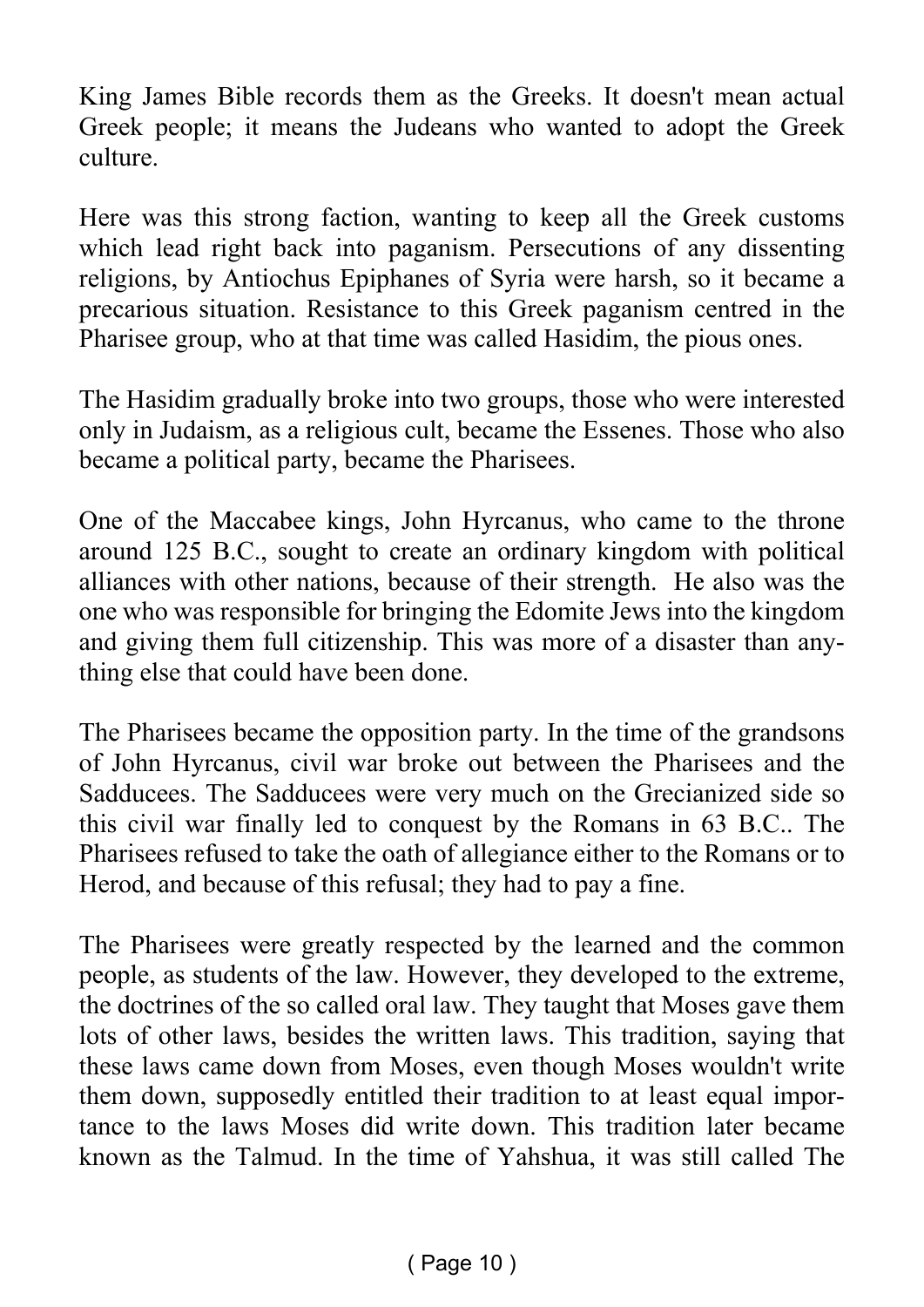Tradition of the Elders. Remember how often Yahshua rebuked the Pharisees for having set aside the laws of Yahweh by their tradition!

The Pharisees believed in immortality, with rewards and punishments, and eventual resurrection. They also believed in the existence of angels and both good and bad spirits. They believed in the coming of the promised Saviour, the Messiah. The Pharisees are the ones who developed the institution of the synagogue because the Sadducees were in complete control of the temple for the last one and a half centuries B.C. The Sadducees had a certain tendency toward asceticism, although they didn't carry it to the extremes the Essenes did. Yahshua speaks scornfully of this tendency in Luke 18:11-12 saying, "The Pharisees stood and prayed thus with themselves, God, I thank thee, that I am not as other men are, extortionists, unjust, adulterers, or even as this tax collector. I fast twice a week, I give tithes of all that I possess."

The Essenes were the extreme development of Phariseeism; they were practically a monastic order. They lived by themselves in barracks, however they didn't entirely retire to these monasteries. They went out and worked at jobs in the nearby communities to support themselves, but they went back at night to the monastery barracks to sleep. They were celibates, none of them could marry, no women were admitted to the order, and they were strict Sabbatarians and vegetarians. They also objected to the animal sacrifices offered at the temple, so they were denied admission to the temple. However, they did believe in immortality.

The other principal party was the Sadducees. They were numerically smaller than the Pharisees, but they were composed of wealthy and influential persons. Because of this wealth, they were more powerful than the larger group of Pharisees. The Sadducees began as the party favoring the Grecianizing of their customs and in this they were led by their high priest. They were out of power from the time of Mattathias Maccabeus, one of the early Maccabee kings, to John Hyrcanus.

Then the Sadducees regained power and control of the temple in the time of John Hyrcanus. The Pharisees' opposition to John's political policies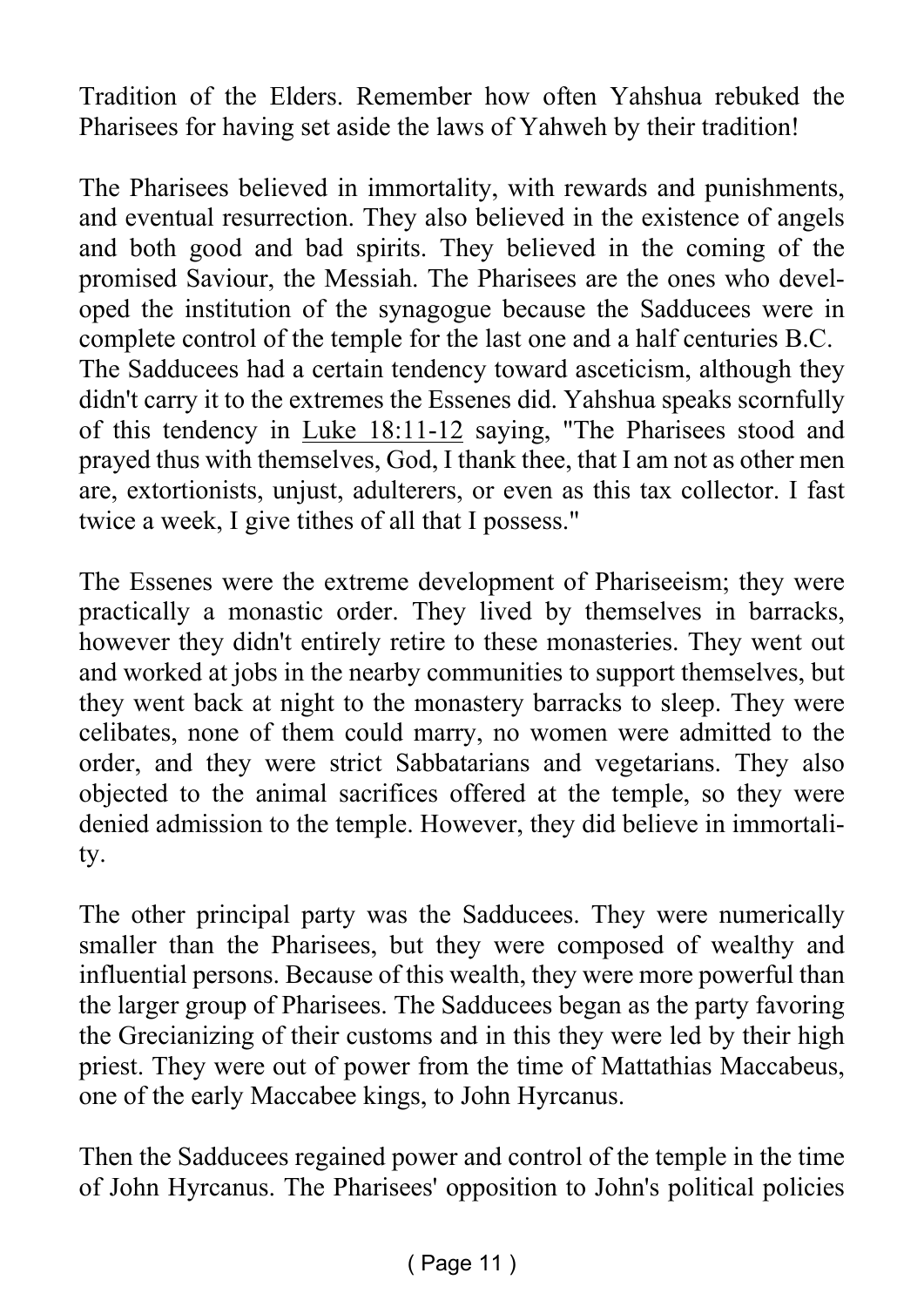caused them to be entirely removed from any positions of power. From then on the Sadducees controlled the temple, except for one very short period at the very beginning of the reign of the first Herod.

The Sadducees were also the party favourable to the Romans. These Sadducees were the worldly men, the materialists, whose motto was to get along with those with power and wealth. As to their religious belief, they accepted only the Pentateuch, the first five books of the Bible that were written by Moses and contained the law. They rejected all the prophets and also the Talmud, the so-called oral law.

The Sadducees rejected a lot of things among them predestination, immortality or resurrection, the existence of angels or spirits, they were purely materialists. They quickly adapted the priesthood, which they controlled completely, to the Babylonian corruption of religion.

There was another group that receives only slight mention in the Bible, the Zealots. They were a Pharisee extremist group but politically, not doctrinally, like the Essenes. The Zealots believed in immediate revolt against the Romans, not even waiting for the Messiah. One of Yahshua's apostles, whom the King James Bible wrongly calls Simon the Canaanite, (No Canaanite was ever an apostle, you can be sure of that) Simon was a Zealot.

This mistranslation may come from one of two things. It is believed that Simon's home town was a little village of Cana where Yahshua performed His first miracle, that of changing water into wine. From Cananite to Canaanite, didn't take much of a slip of the pen. The Hebrew word meaning Zealots was Cana, was very much like the word Canaan. The Greek equivalent of the Hebrew word Cana, meaning Zealot, was Zelotes. Notice that in Acts 1:13 Simon is correctly called Simon Zelotes, Simon the Zealot. Moffatt, Smith and Goodspeed, and some other modern English translations, have correctly translated the name in Matthew, Mark and Luke, where the King James Bible has it wrong.

The Sanhedrin is also mentioned, the origin of which is rather uncertain. It possibly goes back to Babylon under Persian rule, but cannot be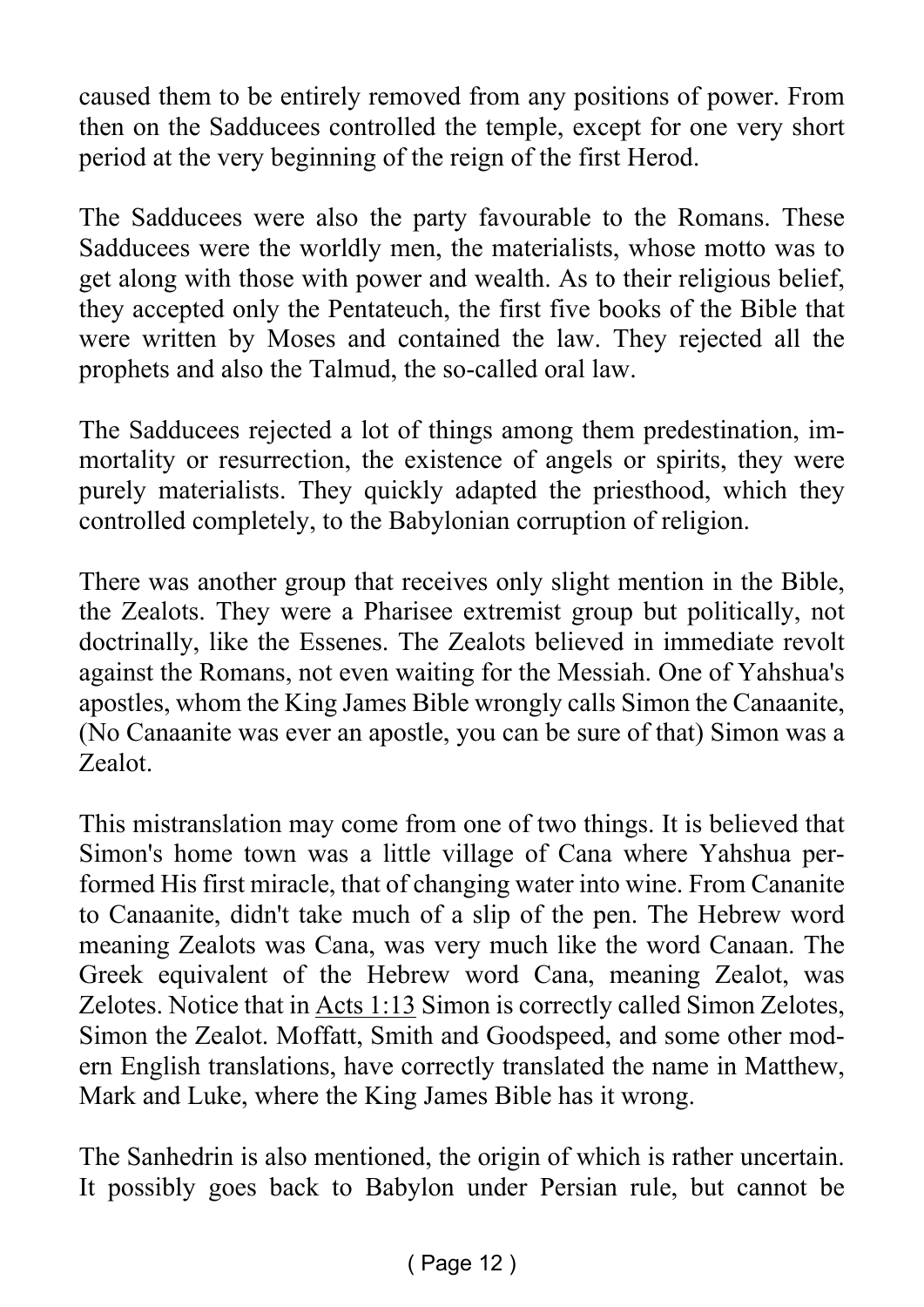positively traced any earlier than the time of the Greek domination under Alexander the Great. Upon Alexander's death, the eastern shores of the Mediterranean fell into the hands of his general who was in command in Syria, so there was a continuation of Greek domination and culture there. The Romans allowed the Jews a large measure of self-government, which was recognized as being in this council. The Aramaic word Sanhedrin means council. The number of men in the council is fixed in the Talmud, as seventy members plus a president, a Nasi as head, therefore seventyone members in total. The membership of the council had originally been limited to the Sadducee priesthood and the nobility. The Pharisees were a minority but still a substantial number. From about 75 B.C. on, many Pharisees were admitted under the classifications of scribes and elders. Exactly how the members of the scribes and elders were selected was not known. The nasi, the head, was the high priest.

Originally the high priest had authority equal to all the other seventy members of the council. After Herod reduced the high priesthood from a hereditary religious office to just a political plum, as a payoff for political services rendered, the high priest lost his prestige and great power, he became just one vote among the seventy-one. How little things change over the years, this sounds just like what happens with appointments for the United States Supreme Court.

Among the political powers of the Sanhedrin, was the collection of taxes. The King James Bible uses the word publican. Yahshua classified the harlots and the publicans together. When you make out your income tax return, you'll understand exactly why this was the classification of the tax collectors.

The Sanhedrin was the high court of Jewish law. As such, it had its own armed police force and made arrests at its own discretion. The Romans did not interfere with Jewish local self-government. Under Biblical law, the method of killing a condemned criminal was stoning him to death. The Jews could pass this death sentence and execute it without getting permission from the Roman governor.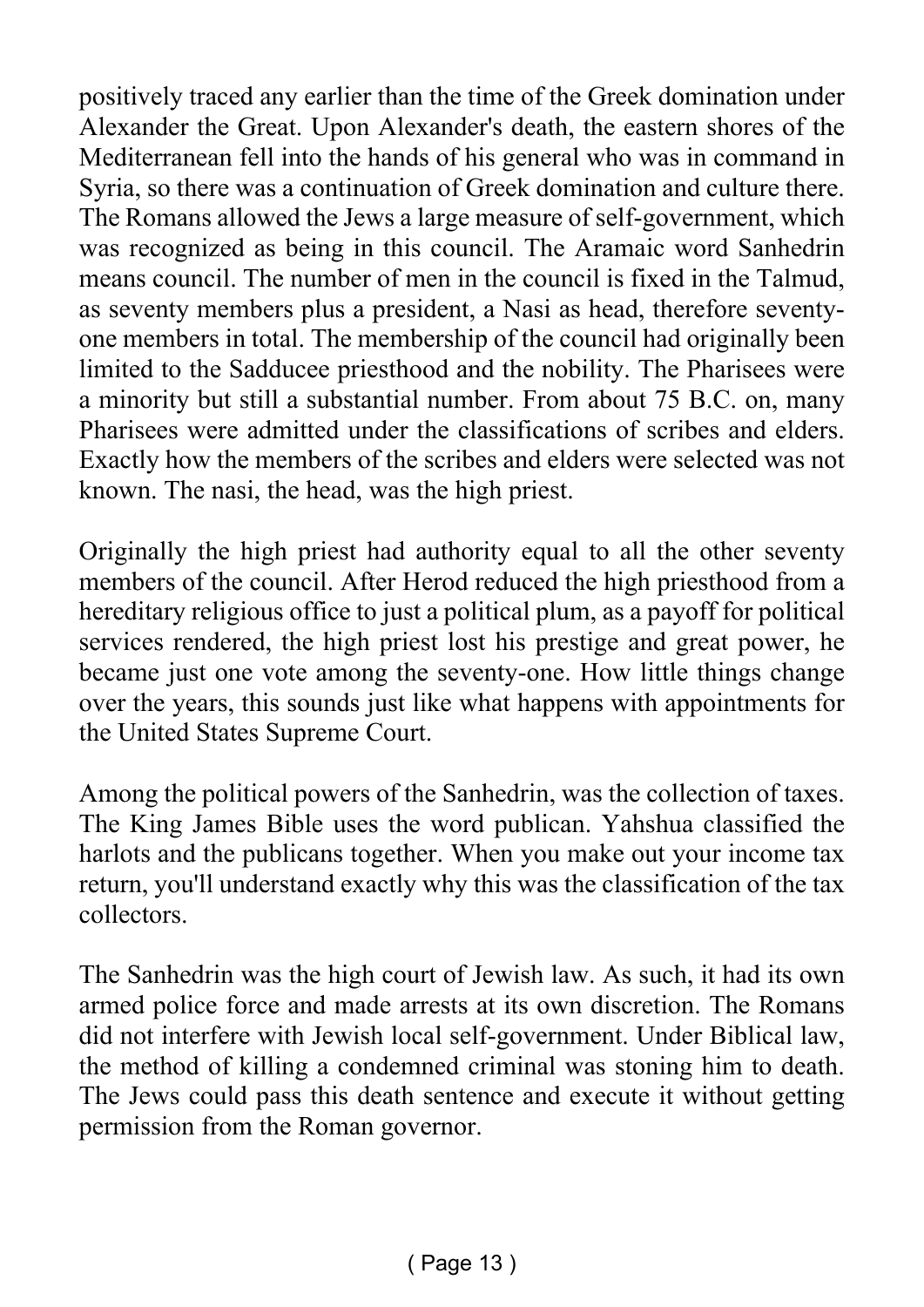When the Jews wanted to murder the first Christian martyr Stephen, they didn't go to ask permission from Pontius Pilate, they just picked up the stones and stoned Stephen to death. When the Jews wanted to use a method of execution that was not according to their own custom this was a different matter. Then they were getting outside the permitted sphere of self-government, so they had to go to the Roman governor for this.

When the Jews wanted to put Yahshua to death by a peculiarly horrible method of torture, crucifixion, they had to get Pontius Pilate to do the job for them. When the Jews were urging Pontius Pilate to have Yahshua killed he said, "You take Him and judge Him according to your law." Stoning was a relatively merciful death as it caused very quick unconsciousness, but the Jews didn't want this.

The Sanhedrin was composed of three groups. First the high priests, note this is in the plural. Under the rule set up in the Old Testament, there was only one high priest at any one time. The high priest held the office for life, and upon his death his oldest son succeeded to the office.

Herod the First murdered the last of the legitimate high priests who could still trace his descent from Aaron. Thereafter Herod appointed to the high priesthood, a succession of scoundrels out of his own political following. The high priesthood was never held very long by one man, only a few months in some instances, before he was deposed and Herod replaced him with somebody else. The Talmud records the almost yearly change of the high priest.

At the time of the trial Yahshua, there were about twelve former high priests around, along with Caiaphas, who was then high priest. Translating right from the Greek John 11:47-48 reads, "Then assembled the high priests and the Pharisees a high council, and said, what are we doing? Because this man doeth many miracles, if we allow Him thus, all will believe in Him; and will come the Romans then and take away from us both the place and the nation."

What were they referring to? They weren't afraid because somebody was going around, meekly whimpering that people ought to behave them-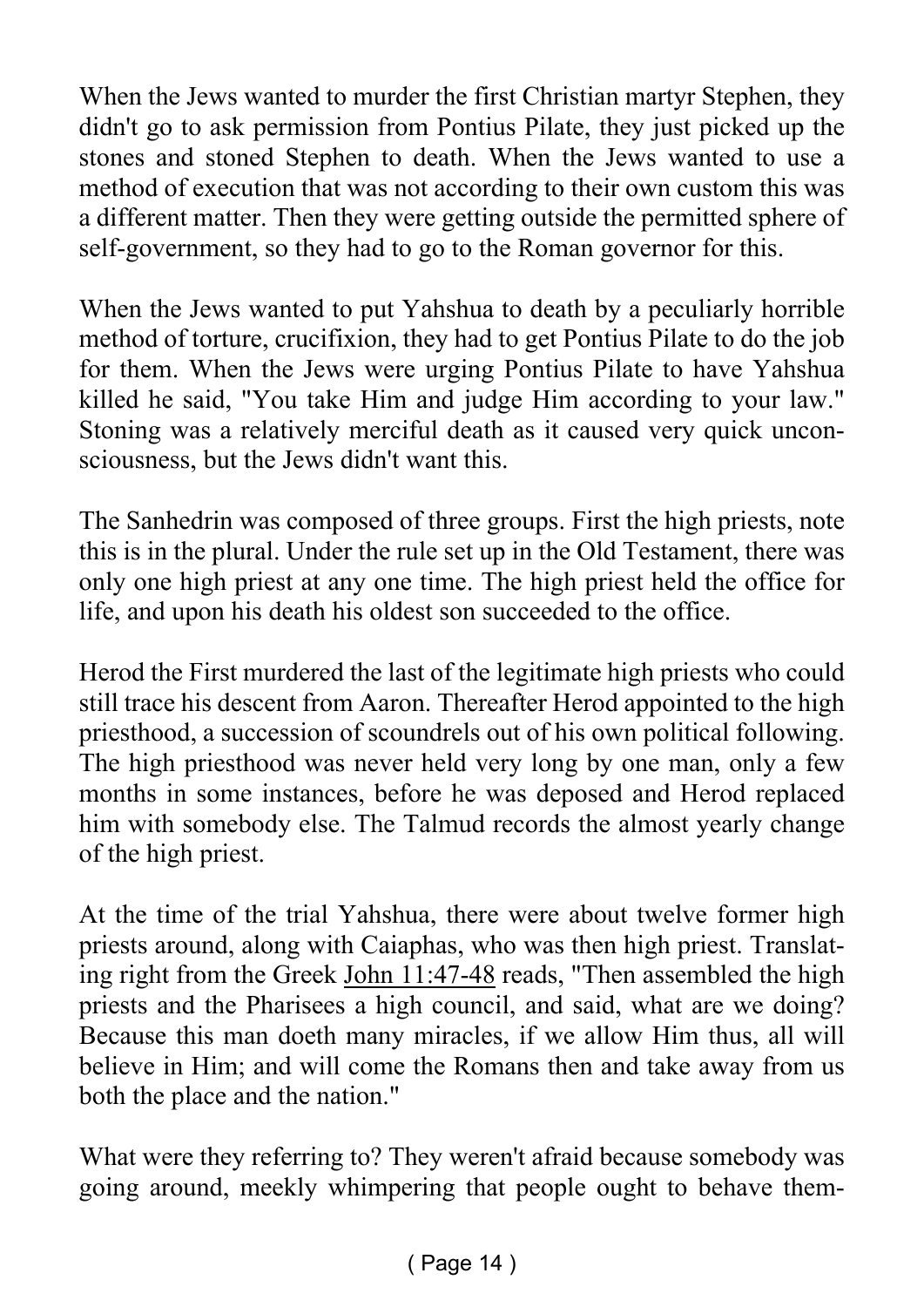selves and be good. Yahshua was reminding the people that nothing they had, in their then existing religious or political system, was according to the laws of Yahweh.

When Herod the Great died, he willed Judea to one of his sons Herod Archelaus, to be king over this area, as the Romans had also confirmed the first Herod as king of Judea. The Romans were not new at this game; they weren't about to make an untried man king. Consequently they confirmed Herod Archelaus only as governor for a test period. From 4 B.C. to 6 A.D. Herod Archelaus gave the people of Judea, about the most miserable misrule any nation has had in history.

The Romans were hated as the alien conquerors, who maintained rule by military force. The people would not easily, on any trifling ground of discontent, ask the Romans to take over the complete government. To pacify the people, they had been allowed a measure of local self-government. Under Herod's misrule, it was so intolerable that the people sent an ambassador to Rome, complaining of what Herod Archelaus was doing. Finally the Romans put him on trial, found him guilty of the crimes the people had charged him with, then removed him from office and exiled him to Gaul. Then the people asked that a Roman governor be appointed to rule Judea.

So the Romans appointed a series of procurators, Roman governors of whom Pontius Pilate happened to be number six. Would that the people today, would rise up and throw the rascals out that are ruining our once great nation.

Now we can understand what the high priests were talking about when they said, "We're not going to get away with our racket if we let this man (Yahshua) continue educating the people. They'll complain to the Romans until the Romans take the rulership of this country away from us." This is the reason these Jews determined to murder Yahshua, not because they disliked His religious doctrines. If Yahshua was just a meek man of sorrows, that the churches try to picture him, the Sadducees wouldn't even have bothered sneering at Him. However, He was a threat to their power and for this they determined to murder Him.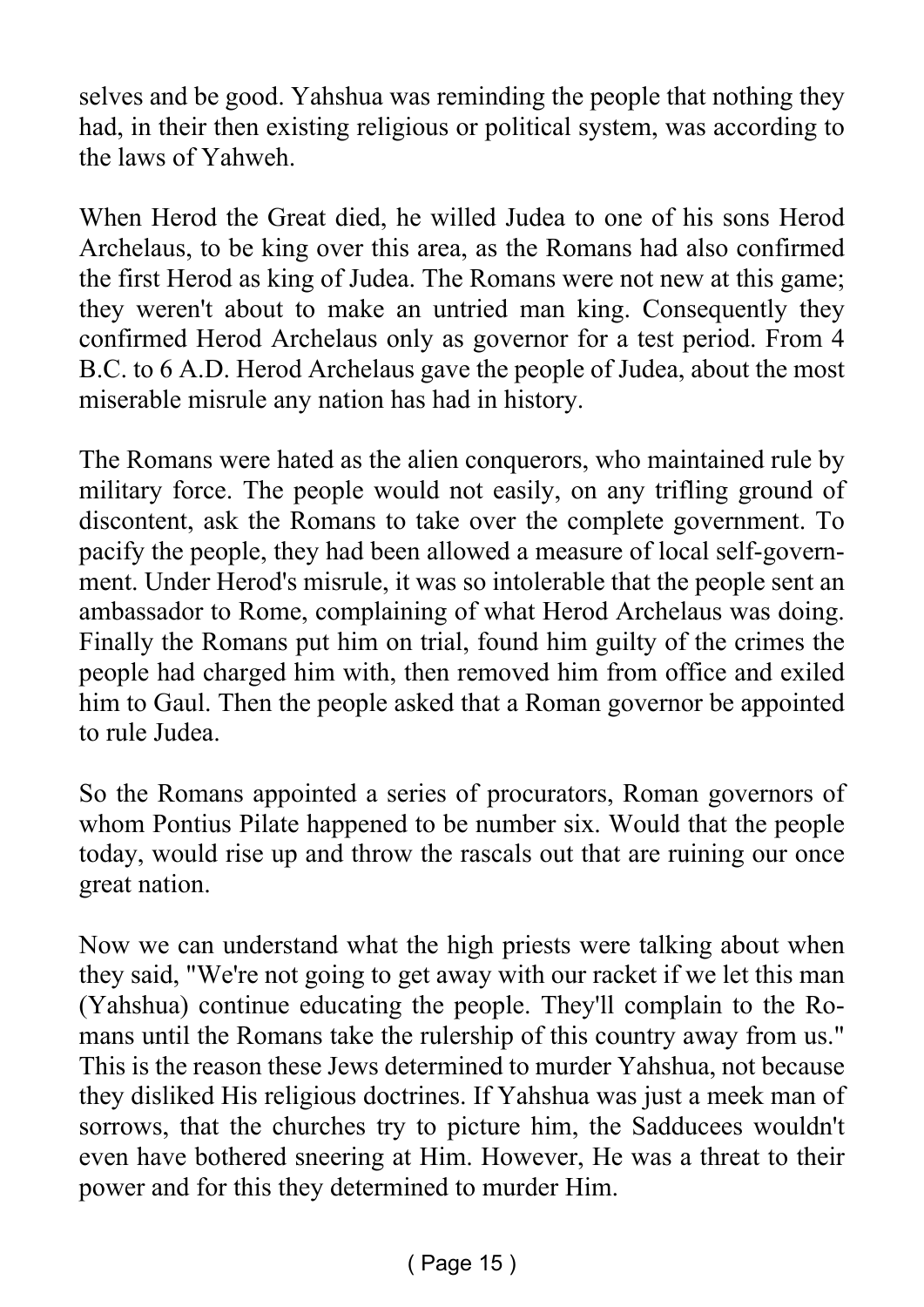There are similar circumstances today. You can be a thief, murderer or rapist and you can get off with a light sentence. However, if you threaten the money system or the power structure, you could be imprisoned for life on one trumped up charge or another.

It is doubtful, if at any time in history, we could find such a collection of criminals as these high priest, who were part of the Sanhedrin at the time of the trial of Yahshua. Among those scoundrels we can trace is Simon Ben Boethus, who was high priest for some period of time ending in 4 B.C., at the death of the first Herod. Joazar, who was the son of Simon, was high priest from 4 B.C. to 2 A.D. Eleazar, a second son of Simon Ben Boethus, was high priest three months in the year 2 B.C.

Jesus Ben Sie was high priest from 2 A.D. to 6 A.D. Annas was the father-in-law of Caiaphas. Annas was the first one Yahshua was brought before, for a mock trail. He was high priest from 7 A.D. to 10 A.D... Ishmael Ben Phabi was high priest for nine years, probably 14 A.D. to 23 A.D., and so forth. There were a number of important priests who are largely related to Annass, who later in their turn, became high priests and were also in this chamber of priests.

Next was the chamber of the scribes, chosen from the Levites and the learned laity. One of these was Gamaliel, grandson of the famous Rabbi Hillil, who came from Babylon in 40 A.D.. Gamaliel was the most brilliant of the teachers; among his disciples were Paul, Barnabas and Stephen. He successfully defended the apostles before the Sanhedrin in the year 33 A.D., as you can read in Acts 5:34-40.

Others in the chamber of scribes were Simon, the son of Gamaliel, and Onkelos, who wasn't Jewish by birth but was a proselyte. Onkelos was the author of the famous Chaldees Targum of the Pentateuch. A Targum did not purport to be an exact translation. A Targum was a paraphrase, a restating of the same meaning in the author's own words. A certain amount of paraphrase creeps into almost any translation and a good paraphrase is sometimes pretty close to a translation.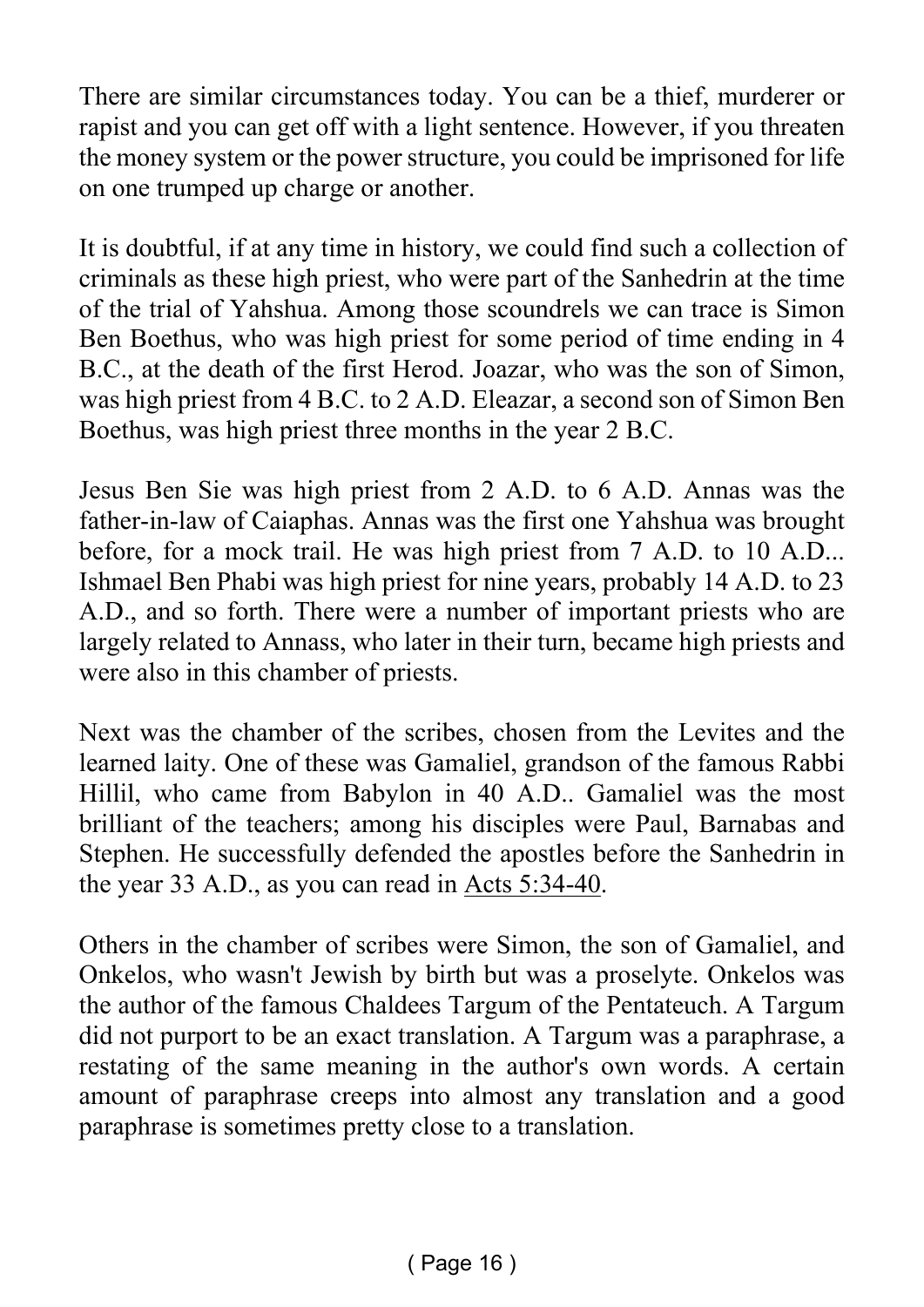Other scribes were Jonathan Ben Uziel, who was the author of another famous Targum, the Aramaic. Samuel Hakaton, Samuel "the less" who was a bitter anti Christian and Rabbi Zadok were other members. The Talmud reports that Rabbi Zadok fasted for 40 years so that God would not allow the temple to be burned, and asks how he could have known that the temple was threatened with this great calamity. Nobody apparently realized that Rabbi Zadok might have read Daniel and found out about it. Perhaps he heard what Yahshua had said which was recorded in Mark 13:1-2. Another member was Jonathan Ben Zakai, who died in 73 A.D.

These were the principal identified men in the Sanhedrin. In Matthew 23:2-7, Yahshua scornfully said of them, "The scribes and Pharisees sit in Moses' seat." Remember that Moses was the lawgiver. It was through Moses they got the detailed laws. These scribes and Pharisees were not contented with teaching the laws of Yahweh, as found in the scriptures; they were proclaiming some new laws. "All therefore whatsoever they bid you to observe, that observe and do; but do not ye after their works; for they say, and do not. For they being heavy burdens and grievous to be borne, and lay them on men's shoulders; but they themselves will not move them with one of their fingers." In the Talmud all sorts of regulations had been worked out.

In the original theory for the existence of the Talmud, you can find a legitimate basis for it. Whenever you have to apply a law to a specific set of facts, you come up against a question, where is the boundary line of the law? What facts come within and what don't. For example, the law didn't allow you to do any sort of commercial work on the Sabbath. This included the fact you could not make a journey to another town on the Sabbath, if it was for a commercial purpose. Even though you wouldn't do anything commercial on the Sabbath, you just wanted to be there bright and early the next morning to start business, you couldn't travel on the Sabbath. Then the arguments began about how much could you lawfully do on the Sabbath. How far could you travel, even for a noncommercial purpose?

The rabbis solemnly decided that one thousand paces were the maximum travel permitted on a Sabbath day, so this was put in the Talmud. In trying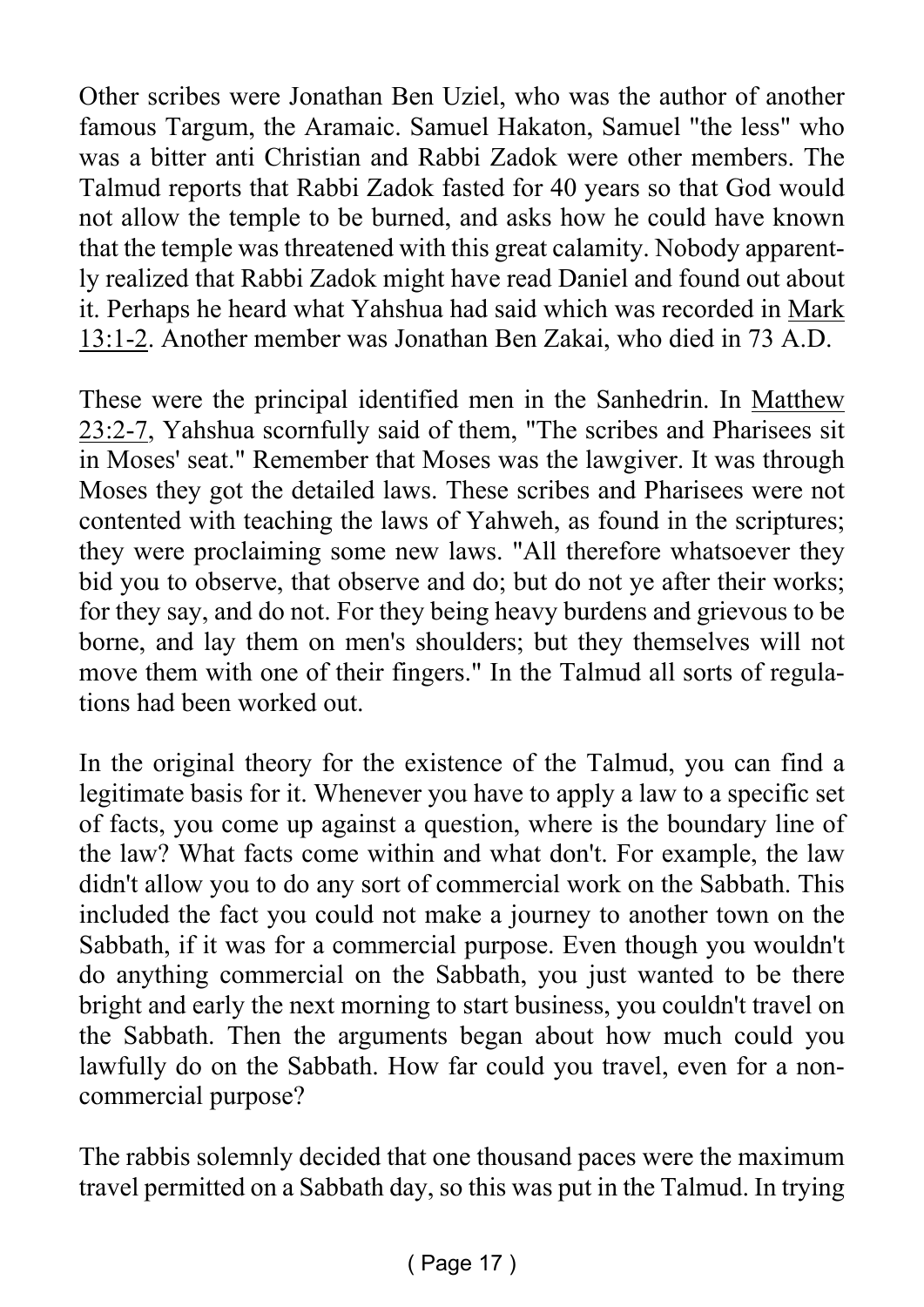to split non-existent frog hairs of this sort, the rabbis were setting all sorts of very burdensome regulations. Yahshua said, "But all their works they do for to be seen of men: they make broad their phylacteries and enlarge the borders of their garments, and love the uppermost rooms at feasts, and the chief seats in the synagogue, and greetings in the markets, and to be called by men, Rabbi, Rabbi."

The rabbis, to show what they thought of themselves in their own conceited esteem, established some rules, which are found in the Talmud as follows. "If one opposes his rabbi, he is guilty in the same degree as if he opposed God himself. If one quarrels with his rabbi, it is as if he contended with the living God. If anyone thinks evil of his rabbi, it is as if he thought evil of the eternal God." As you can see, these rabbis thought very highly of themselves.

There was one more group found in the Sanhedrin, the chamber of the elders. This was the least influential of the three, but the least evil also. These elders were usually chosen from the wealthy classes and as these were largely Sadducees, there were many Sadducees among them. In the chamber of the elders was Ben Kalba Shevuah, one of the three richest men in Jerusalem. Then there were Ben Tzitzith Hacksab, rich and effeminate, Simon, bold and courageous also learned, and Doras an influential and a cruel and treacherous conspirator. We continue with John Ben John, Dorotheas Ben Nathaniel, Tryphon Ben Theudion and Cornelius Ben Ceron, four ambassadors sent by the Jews to Emperor Claudius in 44 A.D. Also in the chamber of elders were Nicodemus and the other person who we met in the Bible, whom we shall discuss at this time, Joseph of Arimathea.

Arimathea, now called Rhama or Rhamala, is in a village eight miles north of Jerusalem. It was the first stopping place of northbound caravans leaving Jerusalem. Matthew, Mark, Luke and John all mention Joseph of Arimathea. Mark 15:43 says, "Joseph of Arimathea, an honourable councillor, who also waited for the kingdom of Yahweh." Matthew 27:57 records, "When the evening was come there came a rich man of Arimathea named Joseph, who also himself was Yahshua's disciple".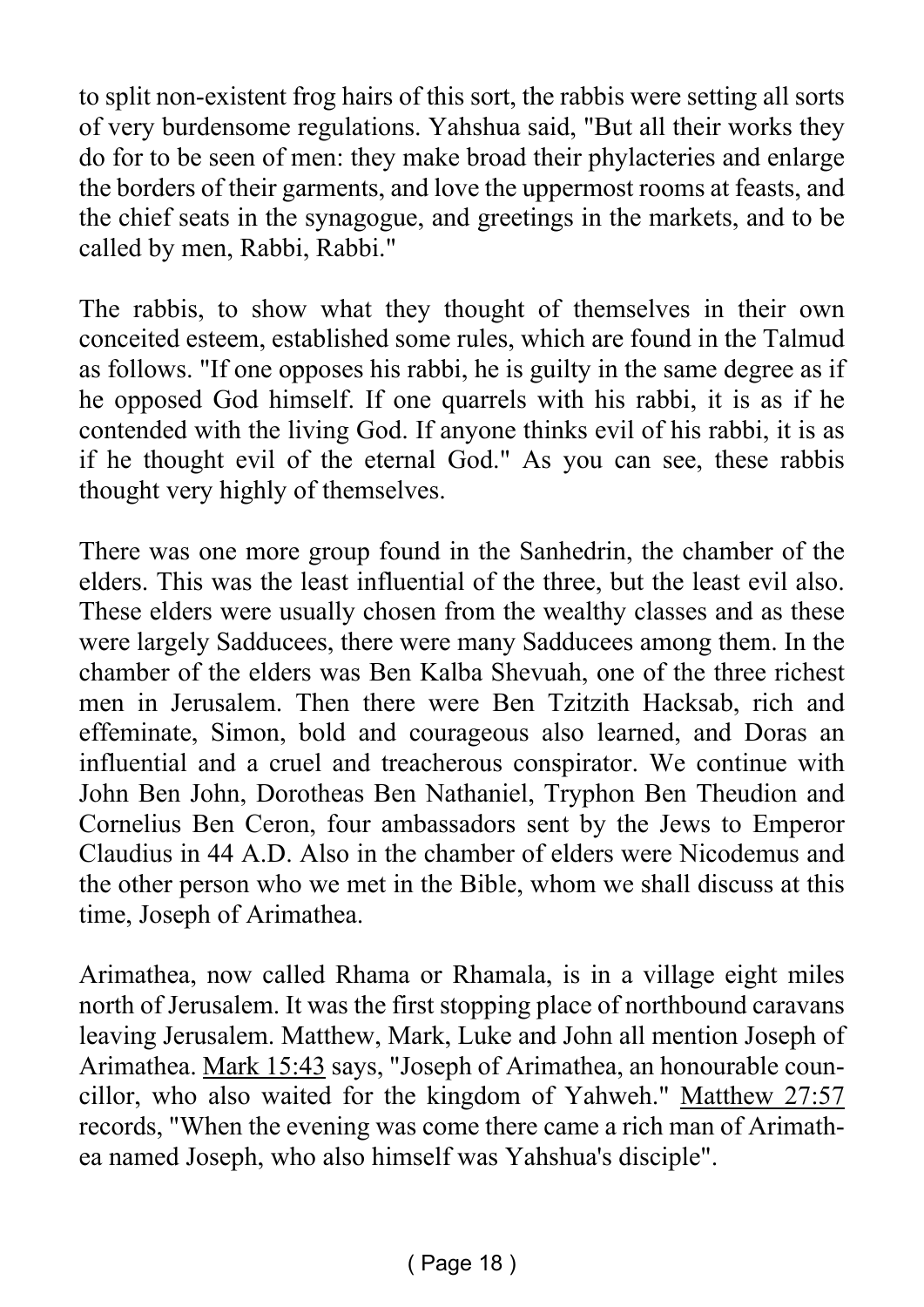Luke 23:50-51 records, "And behold, there was a man named Joseph, a counsellor, and he was a good man and a just one. The same had not consented to the council and the deed of them. He was from Arimathea, a city of the Jews; who also himself waited for the kingdom of Yahweh." John 19:38 tells of Joseph of Arimathea being a disciple of Yahshua, but secretly for fear of the Jews.

The Bible doesn't record the fact that Joseph of Arimathea was a great uncle of Yahshua, but the fact is well known in the ancient traditions of Palestine. He was an uncle of Mary (Miriam) the mother of Yahshua. Joseph was a wealthy man, as the Bible records, because he was an importer of tin. The King James Bible wrongly translates this brass in most places. Brass is an alloy of zinc and copper, but a far superior alloy bronze, is made of tin and copper. There was a period of a number of centuries when the most important metal, outside of gold and silver for jewellery and money, was bronze.

There was a small amount of tin mined in Spain, but other than this, the known supply of the world, as is mentioned in the Bible, all came from Cornwall in the British Isles. It is recorded in the early British chronicles that Joseph of Arimathea was the owner of some of the tin mines in Cornwall. Joseph also had a fairly extensive fleet of ships in which to transport tin and they also carried other merchandise, so he was a man of substantial wealth.

In the Latin translation by Jerome, which is the official Bible of the Roman Catholic Church, it mentions Joseph of Arimathea was called Decurio, which is a Roman title, which was given to an officer in charge of a mining district.

In the year 40 B.C., Julius Caesar had made some landings in Britain. By the time of the crucifixion of Yahshua, some 70 years later, the Romans had a very substantial foothold in Britain. Among the Romans, including the Roman governor Pontius Pilate, Joseph of Arimathea not only was a wealthy man, but was a respected Decurio and recognized as such by the Romans, so Joseph was a very influential person.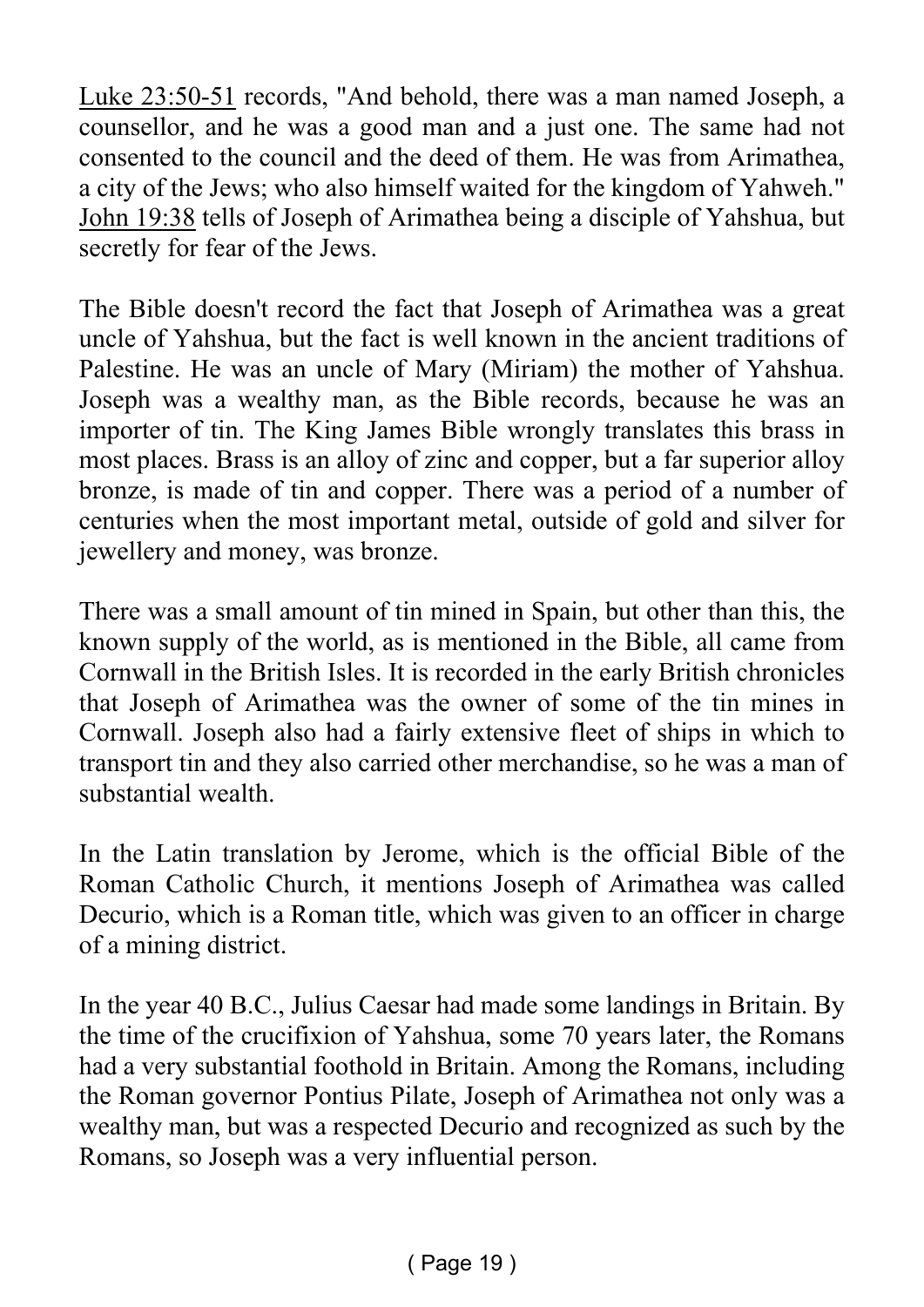A number of ancient historians mention the trade in tin, with the Mediterranean and Middle East countries. Herodotus, writing about 445 B.C., Pytheas about 352-323 B.C., Polybius about 160 B.C., and Diodorus Siculus, writing in the times of Julius and Augustus Caesar, all mention the tin trade.

The early writers reported that in their day, the source of the tin wasn't known. The Phoenicians had a monopoly in the trade in tin, because the Phoenician mariners were the ones who found where the tin was mined. They were such excellent seamen they could usually elude any other ships that tried to follow them.

Diodorus Siculus said that the tin was mined and smelted, then the metal was beaten out into thin sheets and cut up into squares. Then it was carried to the island of Ictis, which we can identify as Mount Saint Michael on the Cornwall coast. Then it was shipped across the English Channel to Morlaix in France. Then the tin went overland to the Mediterranean port of Marseilles, from there it was shipped to Phoenicia on the Palestinian coast. So now we know the background of the wealth and importance of Joseph of Arimathea.

Yahshua was crucified about 30 A.D.. The Vatican library contains a manuscript dated 35 A.D. which states that in that year Joseph of Arimathea, Lazarus whom Yahshua had raised from the dead, Mary (Miriam), Martha, Marcella their maid, and Maximin the disciple whose sight Yahshua had restored, and some others, were put into a boat without sails or oars, by the Jews. They were towed out into the Mediterranean and set adrift there.

This is recorded by Cardinal Baronius who was the great Catholic Church historian. He lived between the years 1538 A.D. and 1607 A.D. and for about 40 years of this time, he was in charge of the Vatican library. This library is certainly the greatest collection of ancient historical documents in the world.

Baronius was a very careful and exact man. He said, "Better to be silent than to let a lie be intermixed with the truth." What Baronius couldn't verify, he didn't write in his historical works. He spent some 30 years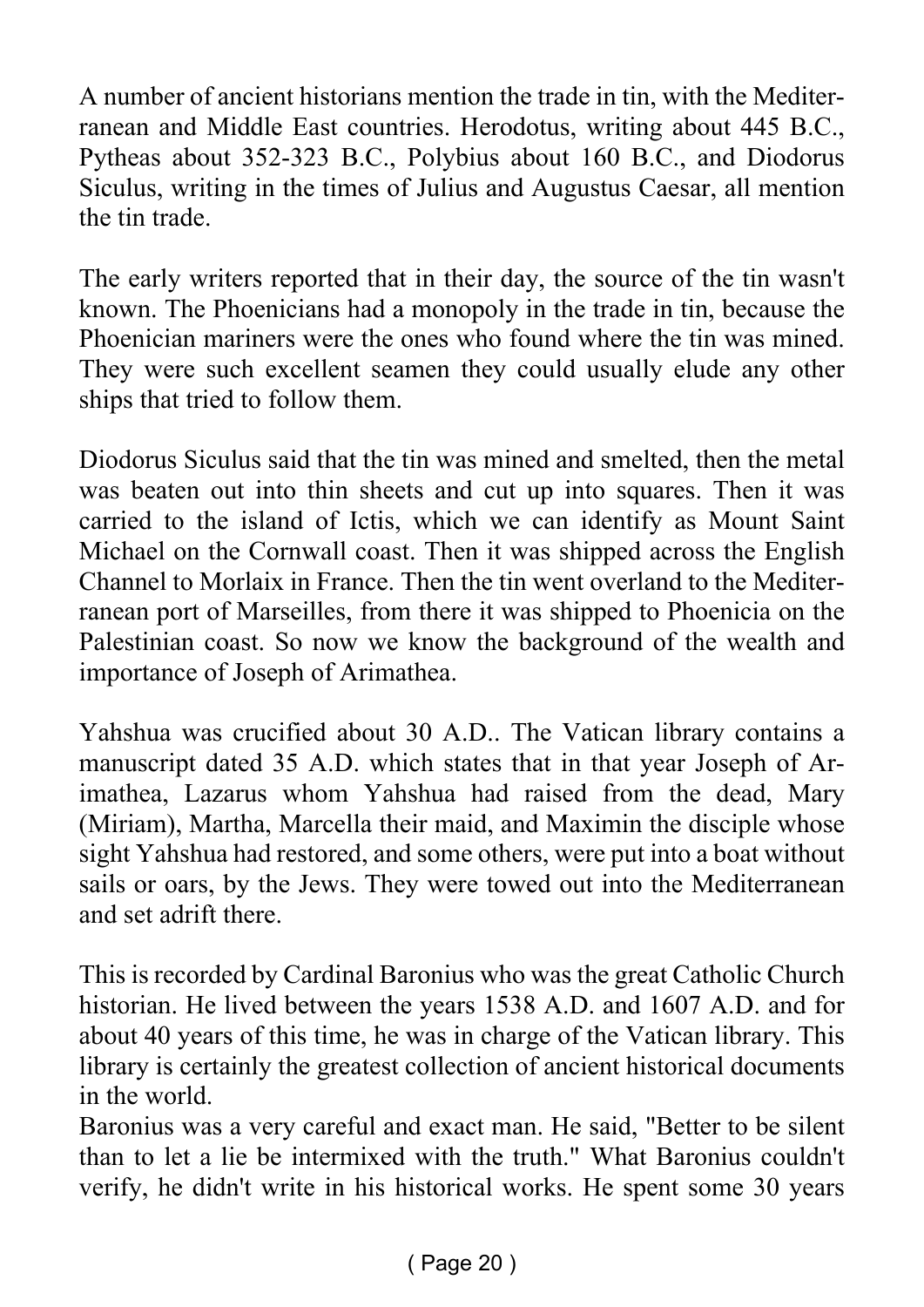writing his ecclesiastical annals. In these annals he quotes this Vatican manuscript, which says that these people were put by the Jews, into a boat without sails or oars and set adrift in the Mediterranean and that they finally landed at Marseilles.

The document would seem to indicate that the boat of itself drifted all that distance, which would imply a pretty high speed of drift. While they could get along with scanty provisions, it is entirely possible they were picked up by somebody else and landed in Marseilles. Early records indicate, with the intense persecution that followed the crucifixion and resurrection of Yahshua, that Joseph of Arimathea had been helping some of the most persecuted of the Christians, to escape from the country.

Joseph owned many ships and his ships were regularly plying between the Palestinian coast and the Mediterranean coast of France and then around into Britain. Undoubtedly Joseph's ships had carried a considerable number of these refugees to the port of Marseilles. It is also known that in extremely early times in the Christian era, a very substantial Christian colony existed in Marseilles. This same manuscript, of the year 35 A.D., records that Joseph and his company landed at Marseilles. From there they crossed over into Britain and preached the gospel there, for the rest of their lives.

An important church historian, William of Malmesbury also says that Saint Philip, one of the original twelve disciples and the apostle to Gaul, sent a group of twelve missionaries from France to Britain. The leader of this group was Joseph of Arimathea. It also records that one of the early kings, Arviragus, gave them the island of Avalon and twelve hides of land, which was close to Glastonbury. Twelve hides of land would be equal to about 1,920 acres.

This gift of land, for their settlement there at Glastonbury and the island of Avalon, was given to them tax free, in perpetuity. When Duke William of Normandy, also known as William the Conqueror, conquered England in 1066 A.D., as soon as he had the fighting completed, the next important thing to do was to see about collecting taxes. William sent a group of officers all over England to get a careful tax roll, the description of all the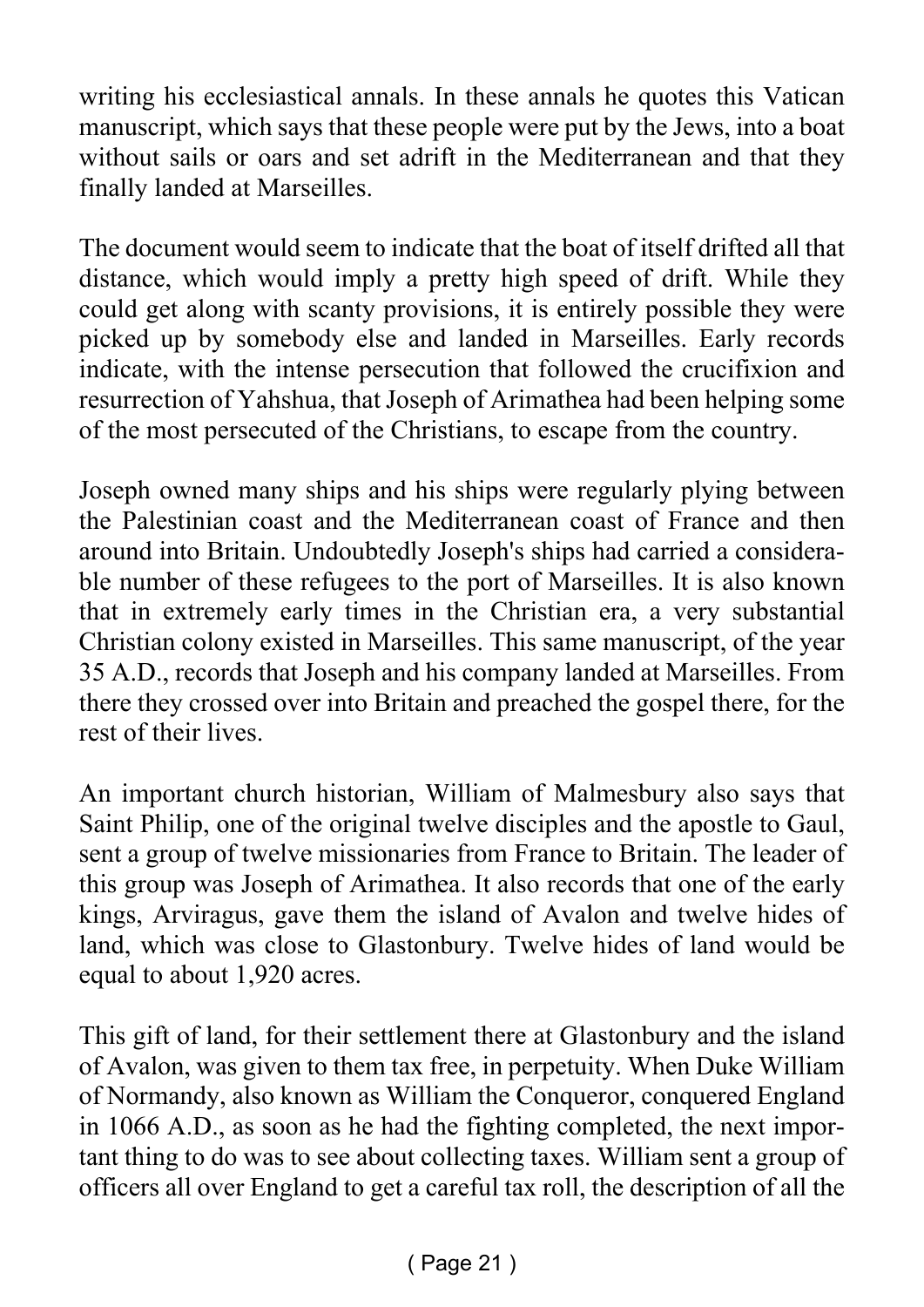privately owned lands in England, and what tax they had been customarily paying, this was completed in 1085 A.D.

This record is called the Doomsday Book, and it records that the Church of Glastonbury has in its own villa 12 hides of land, which have never paid tax. Here we have official government history confirming this.

Cressy, another church historian, a Benedictine monk who lived shortly after the reformation, had learned many of the traditions of the Benedictine monastery at Glastonbury, where he had lived for a number of years. Cressy records that Joseph of Arimathea died at Glastonbury, July 27, 82 A.D.

St. Gregory of Tours, in his history of the Franks, written between 544 A.D. and 595 A.D., Haleca, Archbishop of Zaragosa, the Chronicon of Pseudo Dexter, and other early historians writers, all unite in saying that Joseph of Arimathea was the first person to preach the gospel in Britain. The apostle Philip was, by all the early records, recognized as being the apostle to Gaul. The early church records call him the Apostle of Gaul. Isadore the Archbishop of Seville between 606 A.D. and 636 A.D., was the greatest man in Spanish church history of his period. Isadore records, "Philip of the city of Bethsaida, whence also came Peter, preached Christ to the Gauls."

Julian, the archbishop of Toledo between 680 A.D. and 690 A.D., the last eminent churchman in gothic Spain before the Moorish conquest in 711 A.D. wrote, "Saint Philip was assigned to Gaul." The Venerable Bede the Great, an early British historian, writing about 673 A.D., says the same. Archbishop Ussher was a great student of church history. When there are dates given in the margin of the Bible, these are the dates computed by Archbishop Ussher. He says, "St. Philip preached Christ to the Gauls." It is worthy to note that there has been a mix-up in the Bible in the understanding of this. This mix-up is not in the writing of it but in the understanding. There is a letter of Paul's to the Galatians. Who are the Galatians? Most of the ministers say this refers to Galatia, a little colony of a few cities in central Asia Minor, called Turkey today.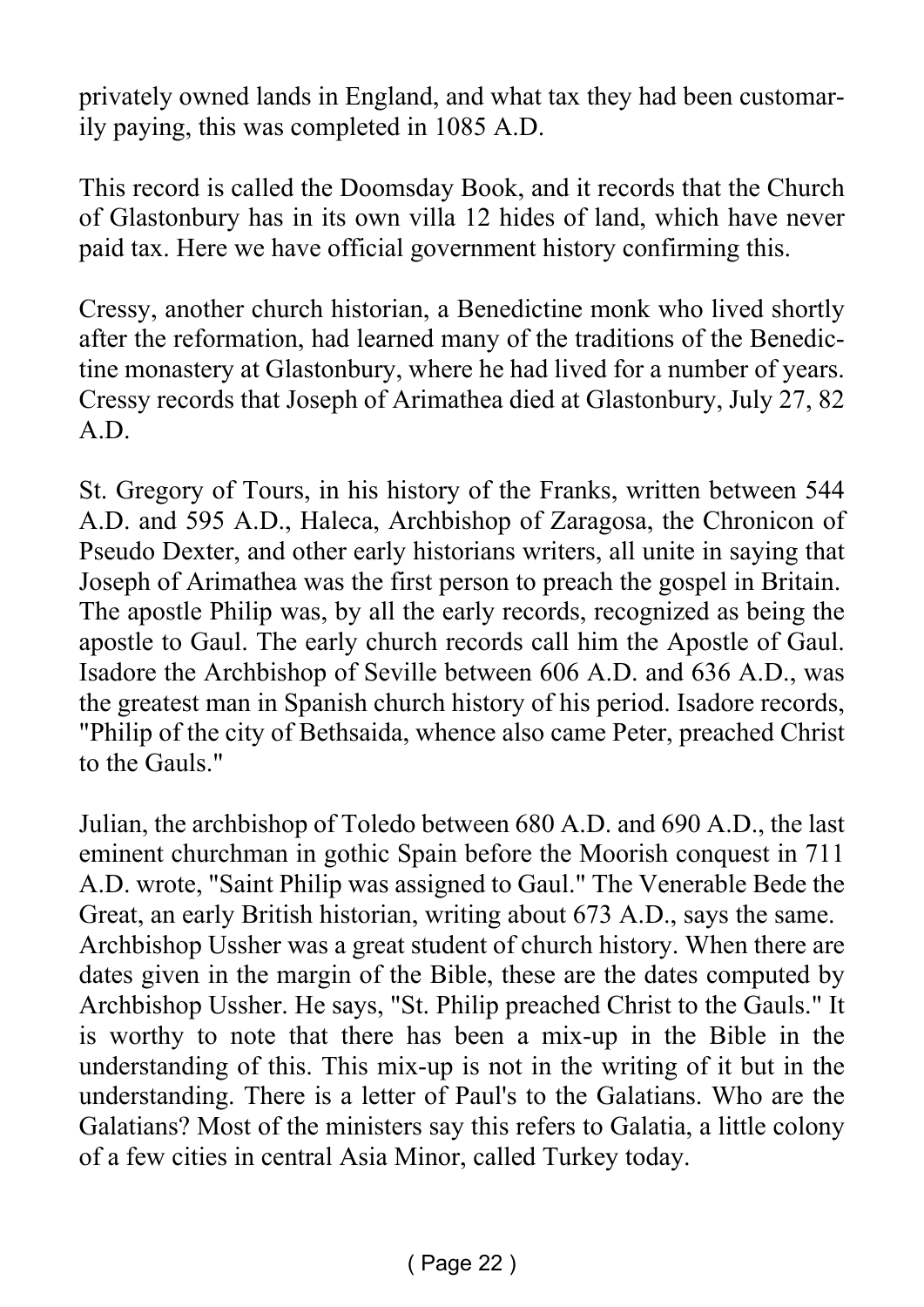The Gauls were an early Celtic people, part of the first migration of Israel out of Scythia. They moved across southern Europe and settled in southern France. Some of them crossed the Pyrenees into Spain, but the majority of them remained in southern France, the early name of which was Gaul. Julius Caesar called it Gaul or the Roman name of Gallia, in his history of his war with the Gauls and the Greek form of the word was Galatia.

While the Gauls were on the march, and fairly early before they had migrated beyond the Balkan area of south-eastern Europe, some of them had decided not to continue going west. They crossed the Black Sea and landed on the northern shore of Asia Minor and moved into the interior. The area was then called Galatia because these people were Gauls, but it was only a small colony of them.

It is the same as if some Britons moved over into one of the little islands off the coast of Britain. You would still consider them Britons, but you wouldn't consider them the major part. The epistle to the Galatians, as a number of people including Archbishop Ussher have pointed out, was written not to Galatia in Asia Minor, it was written to Galatia in Gaul.

Paul has definitely been traced in part of his travels from Rome, right on up the Italian peninsula and over into Gaul, on one of his expeditions there. Twice in the Book of Acts, telling about Paul's journey, it records Paul saying, "I would have gone into Asia but the Spirit expressly forbade me to." The Spirit basically told Paul he wasn't to go out among these Asiatics; he was only to go to Israel, which was then mainly located in Europe.

It is a matter of record that Paul went first to Gaul. It is also of record that he travelled on a number of missionary expeditions to others and he eventually was murdered in Asia Minor. This wasn't the reception Paul got when he was in the real Galatia, in Gaul.

In Britain the religion was that of the Druids and to a certain extent, the Druid religion was also known among the Gauls, on the continent of Europe. The Druids were bitterly slandered by the Romans; Caesar said the Druids offered human sacrifices. Caesar recorded the Druid's belief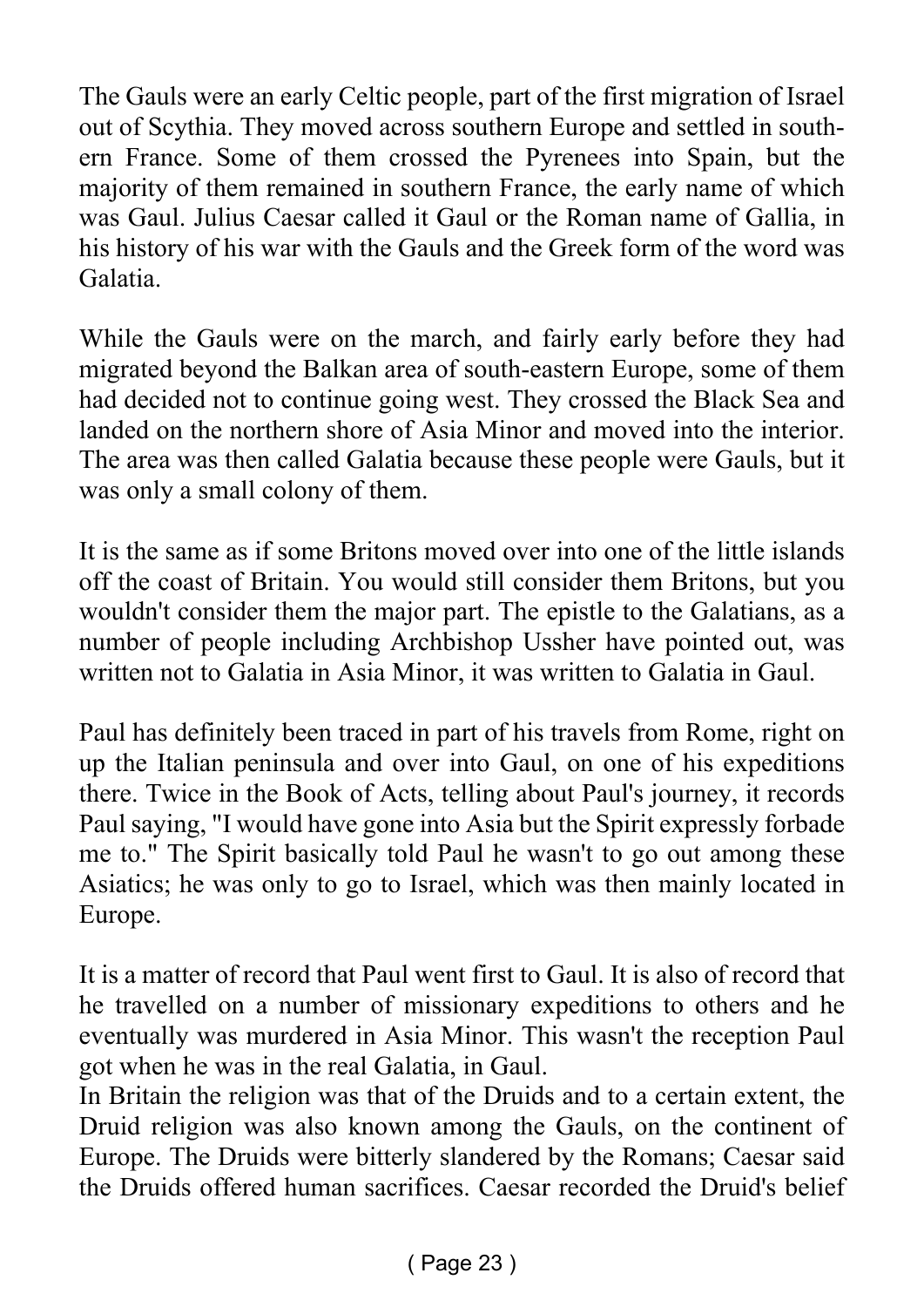that a man only attains salvation, from the consequences of his sins, by the death of another paying the penalty for him. This is the absolute essence of Christianity.

In fact, the Druids were much clearer in their understanding of the entire Old Testament. This included the fact that the Old Testament was prophetic of the coming of Yahshua. They were far ahead in their knowledge than anything known in Palestine.

All over western Asia the most common language was Aramaic, which is a Semitic language quite similar to Hebrew, although not identical to it. So everybody spoke Aramaic. This is the language Yahshua spoke in order to be understood by the people He was talking to. When Yahshua's people decided to branch out into Europe, and go among people who didn't understand Aramaic, learned people who knew more than just their local language, all through Europe and to some extent in western Asia, were Greek.

If you wanted to write up the gospels or some of the letters of Paul, in a language that could be read by the better educated people in Europe, Greek was the language to write them in. The native Greeks had so much contempt for non-Greeks; they divided all humanity into two classes. One class was Greeks, who alone were civilized to their way of thinking. All other people, even the highly civilized Egyptians, were considered barbarians and unworthy of any serious notice. Because of this contempt for other people, the Greeks never bothered trying to get names from other languages accurately.

In the records that we have from early Greek travellers and historians, of their visits into Egypt, there is not one single Pharaoh mentioned by them whose name would give us the remotest idea of what his actual name was, as indicated in the Egyptian historical records. The Greeks just garbled up some collection of sounds and let it go at that. Every time they tried to translate any of these Hebrew names into Greek letters, they botched this up also. In the New Testament we never read of Jeremiah, we read of Jeremy or Jeremias etc.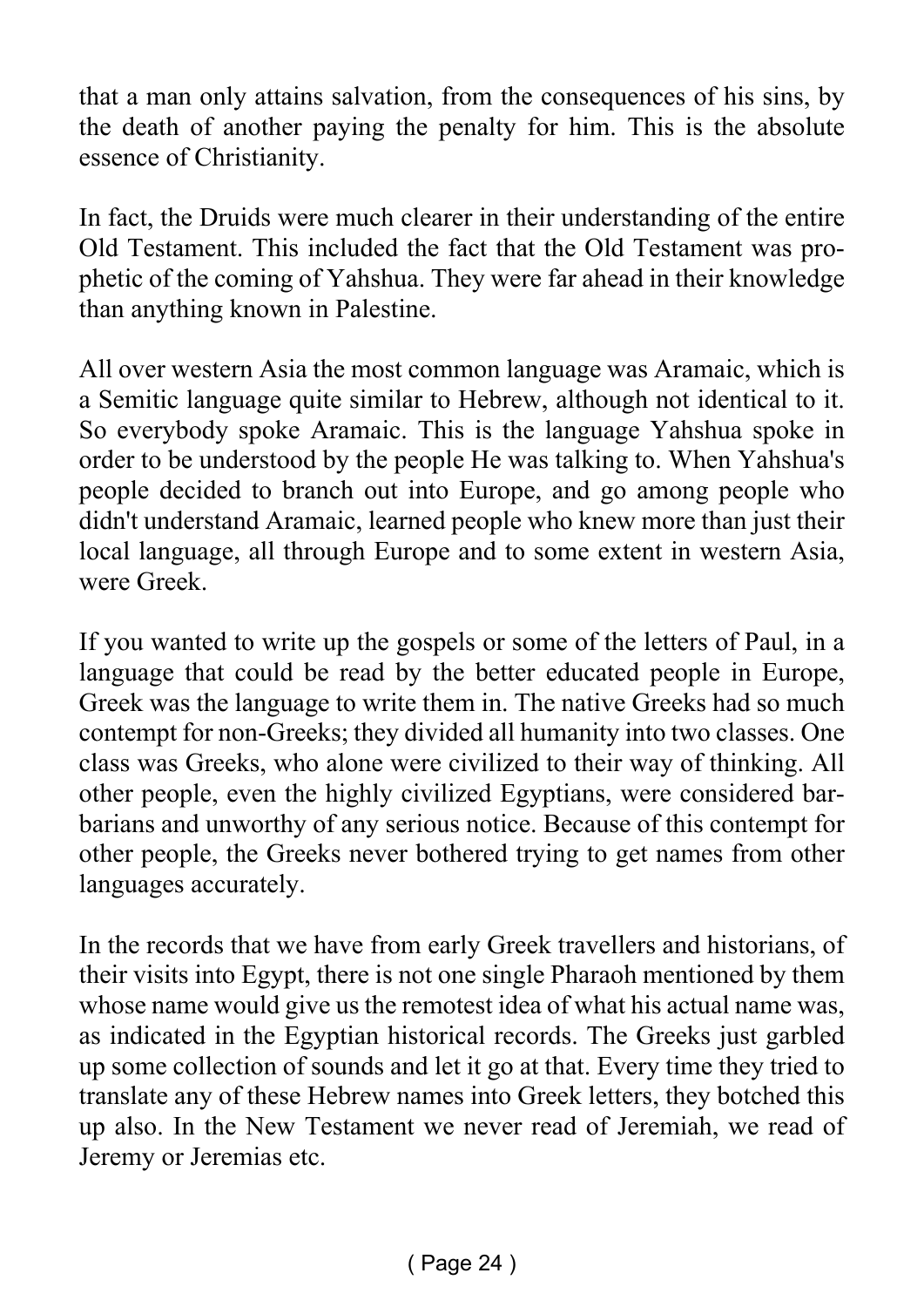The first missionaries went to the Druids and said, "We bring you good news of salvation, because Iesous has come and died to pay the penalty for our sins." The missionaries didn't have any converting to do. The Druids told them they had been waiting for this news for centuries, and they were joyous it had happened; now they wanted to hear all about it. It is then recorded the Druids sent an ambassador over to Marseilles. There they met Joseph of Arimathea, Lazarus and some of the others. The Druids entreated the new arrivals to come to Britain and preach there of the accomplished redemption they had been believing and hoping for over the centuries. So Joseph and some of the others went to Britain to teach.

The British Prince Arviragus offered Joseph land and protection against Roman molestation, as the Roman emperors were already starting to try to stamp out Christianity. Even as early as the times of Augustus and Tiberius, they were beginning to deify their Roman emperors as soon as they died. A Roman emperor was then a god, with his own temple to be worshiped as such. Among the pagans, if they already had seventeen gods why not eighteen, no particular reason to complain about that, it was all right.

However, Christianity refused to recognize any god but the one true God, Yahweh. Here was political opposition as well as religious opposition. The Romans were hostile to Christianity, pretty much from the beginning, for this reason. Philip ordained Joseph of Arimathea as the apostle to Britain. Then Prince Arviragus gave Joseph twelve hides of land, which amounted to 1,920 acres, at Glastonbury.

Joseph's son Josephus, went with his father to Britain. In the years 38 A.D. and 39 A.D., Joseph and his group of followers, built their first church. Among the Britons, when they didn't time to construct a stone building, or an elaborate one, it was common practice to build a timber frame to support the roof and all the roof framing. Then they filled in the walls with wicker, this was commonly known as wattle. Then the wattle was plastered over with clay.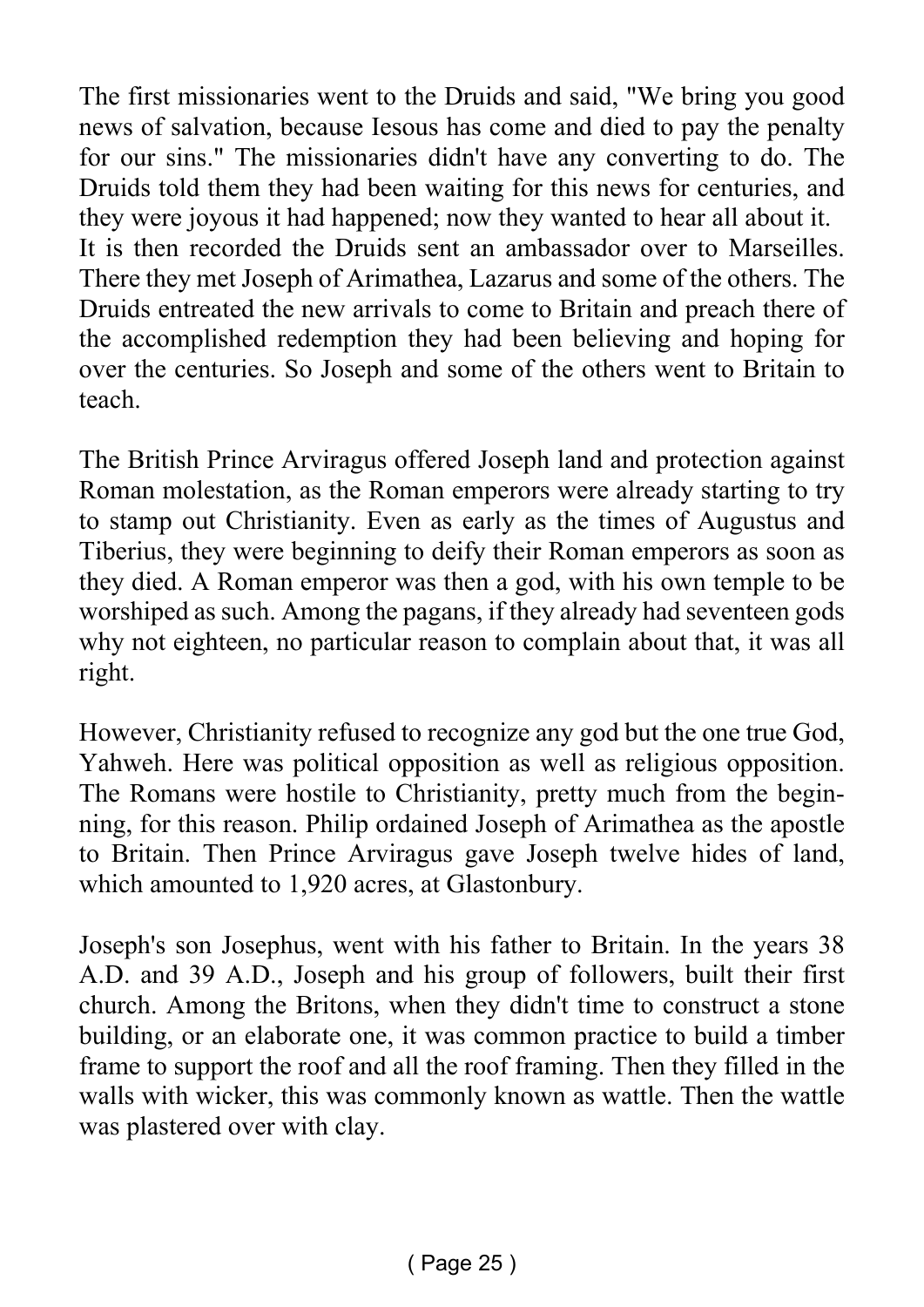The district near Glastonbury and this island of Avalon was a river marshland. Recently, during some excavation, some of these wattle huts have been dug up, quite well preserved. So this first church was a wattle structure, plastered over with clay. Later the outside of these wattle huts was covered with a thin sheet of lead, as a protection against the weather. In the year 630 A.D., as part of the great monastery structure there at Glastonbury, St. Paulinus built over this first wattle church, the beautiful stone chapel of St. Mary's. This magnificent chapel was destroyed by the fire which burned down the entire Glastonbury Abbey in the year 1184 A.D. Up to the time of the fire, preserved within this St. Mary's chapel, was this little original, lead covered wattle and clay church. This is not myth, this is well preserved historic record.

Besides Cardinal Baronius, there was Alford, who was the other foremost Catholic Church historian. This information is based on his statements in the Vatican library. Alford also records that Joseph of Arimathea was the apostle to Britain and the first to introduce Christian teaching there.

The Roman Catholic Church has tried to foster the myth that St. Augustine, who was sent from Rome to Britain in the year 596 A.D., went there as missionary to a pagan country to convert the British people to Christianity. There isn't the faintest word of truth in this, as the Vatican records themselves show. A long time before Rome could claim to be Christian, Britain was officially a Christian nation by government decree.

Augustine was sent to Britain in 596 A.D., at a time when the popes were trying to consolidate their power. The Catholic Church, as we know it today, was just coming into existence and the popes were searching for recognition. These popes were nothing but the bishops of Rome and there were bishops in all the important centres.

There was the Bishop of Carthage, on the shores of North Africa and the Bishop of Alexandria in Egypt. There were bishops in other important cities in western Asia. Every time the bishop of Rome got to throwing his weight around and trying to give orders to these other bishops, they whittled him down to size by reminding him he didn't have any authority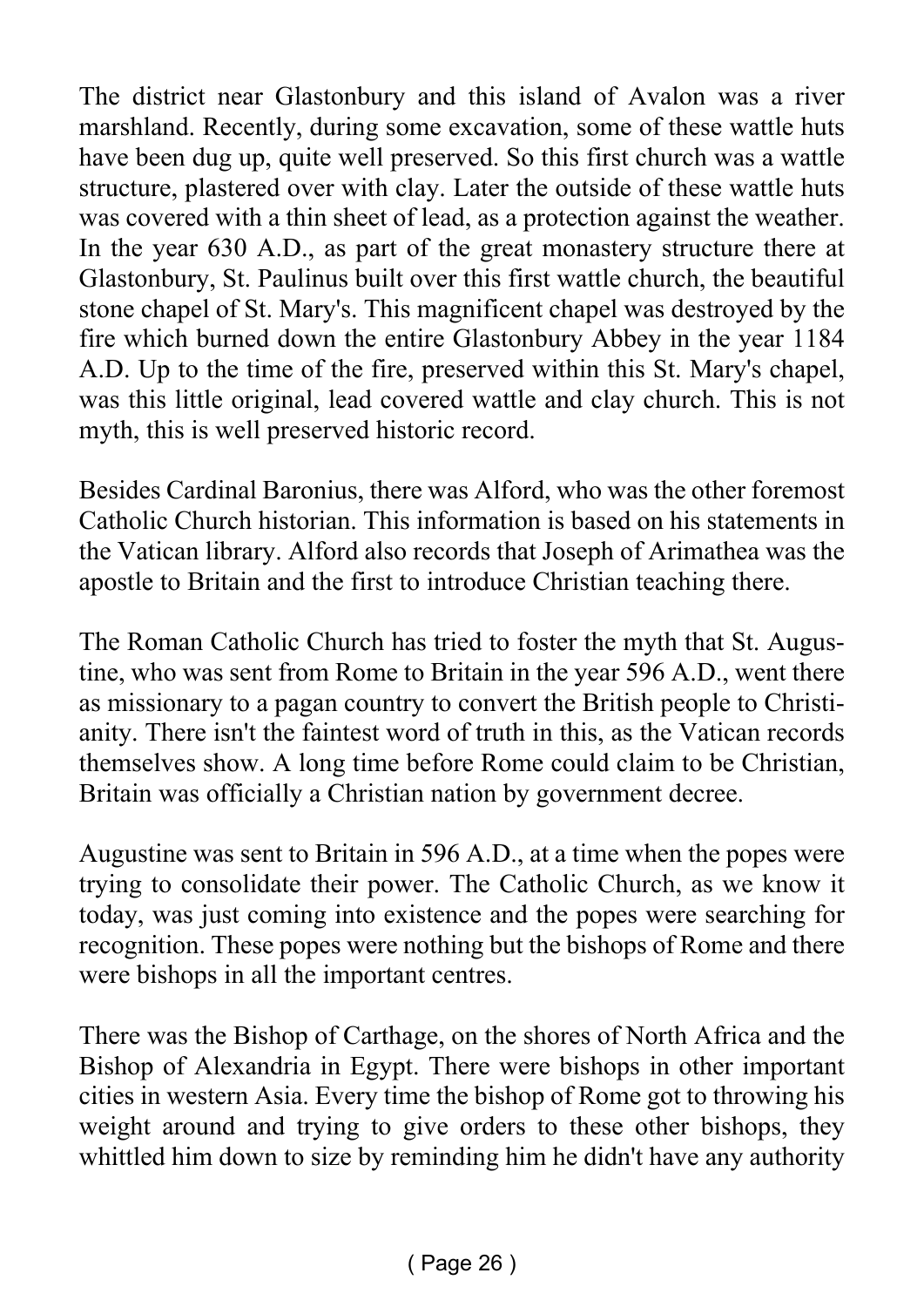at all outside of Rome, they were running affairs in their own areas. This is all well-known church correspondence.

Remembering the tradition of the times, when the Roman Empire governed all the then known civilized world, the popes were ambitious politicians. They were grasping for power, but they didn't have this power consolidated as yet. They sent Augustine to Britain to persuade the large and important church in Britain, to accept the supremacy of the Pope. This is all Augustine had to do with it he didn't convert Britain to Christianity.

At great church councils of the Roman Catholic Church, the representatives of the various countries were accorded honour according to the date their country had received Christianity. The earliest that had accepted Christianity were recognized as the more important and entitled to greater honour. There was a great deal of jealousy towards Britain, on the part of some of the representatives of the other countries. Several times some of these other countries tried to be recognized as entitled to a position ahead of Britain. The Vatican's own records show that at the Council of Pisa, in the year 1417 A.D., at the Council of Constance in the year 1419 A.D., and the Council of Sienna in 1423 A.D., the Roman Catholic Church recognized that the Christian church in Britain was the earliest of all Christian churches. As such, the English church was entitled to be honoured accordingly.

Joseph of Arimathea introduced Christianity in Britain in the year 36 A.D... Christianity, under that name, was officially proclaimed as the National Church of Britain by an edict of King Lucius in the year 156 A.D. This was done at Winchester, which was the capital city of Britain at that time. Tertullian of Carthage, one of the great early Christian writers wrote, "The Christian church extends to all the boundaries of Gaul and to parts of Britain inaccessible to the Romans but subject to Christ." The Roman records show that the Roman expedition to conquer Britain had as its principle purpose, the stamping out of Christianity. The Gauls were Christian, so when Julius Caesar went on his expedition to conquer Gaul for Rome, the Britains sent Gaul a lot of troops for their defence.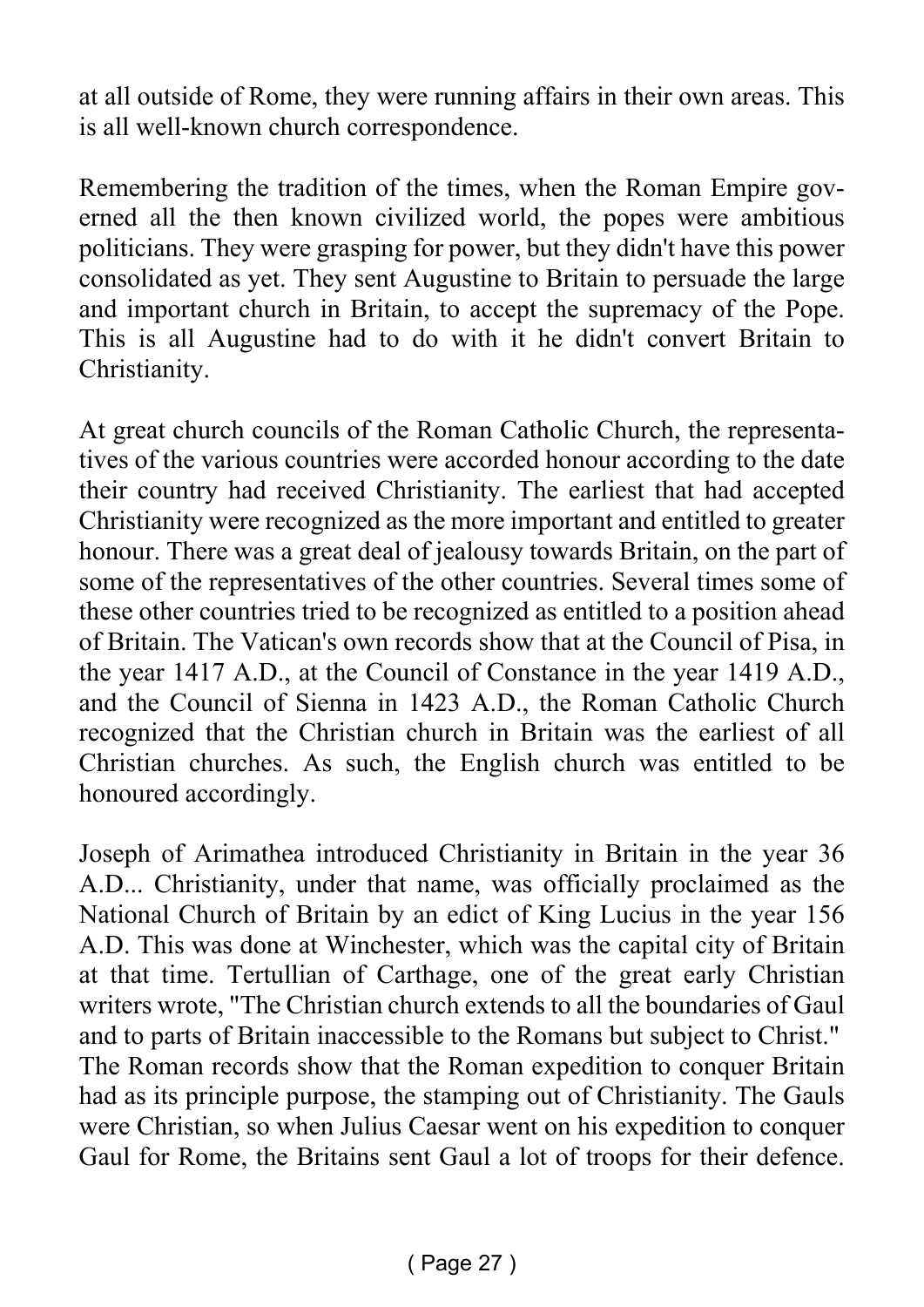Caesar's own records show that his first expedition into Britain, was to punish them for being allies of the Gauls.

Caesar was on this expedition something like three weeks. He returned with his boastful statement, "*Vini, vidi, vinci*. I came, I saw, I conquered." But Caesar's political opponents said, "I came, I saw, but I didn't stay." Caesar had been driven out in three weeks. Here was Britain, the principle seat of Christianity. The records of the Roman emperors, who sent their armies there to conquer Britain, show that it was primarily to stamp out Christianity.

The English, as well as Roman records record that the British put up such a ferocious resistance, the Roman armies never even got to Glastonbury. These armies were never able to molest the seat of Christianity in Britain. Sebellius, another early Christian writer, writing around the year 250 A.D., writes this. "Christianity was privately confessed elsewhere, but the first nation that proclaimed it as their religion and called it Christian, after the name of Christ, was Britain."

There is similar recognition of this given in the writings of St. Jerome, the same man who translated the Bible into Latin. Jerome's Latin translation is the official Bible of the Catholic Church. Jerome wrote about 378 A.D., Arnobius about 400 A.D., Chrysostom, patriarch of Constantinople wrote in 402 A.D. and Polydore Vergil, an eminent Catholic churchman who wrote during the period of the quarrels between the Pope and King Henry VIII of England, all these writers are in agreement with each other.

Remember, these were Catholics who officially claimed that Rome was the source of Christianity. Therefore they weren't likely to forge lies to show that Britain was ahead of them. Polydore wrote, "Britain was of all kingdoms the first to receive the gospel."

Britain's greatest early historian Gildas, writing about 520 A.D., wrote this. "Joseph introduced Christianity into Britain in the last year of the reign of Tiberius Caesar." This would make the time 37 A.D. or 38 A.D. Remember that Joseph didn't land in Britain until 36 A.D. Then he had to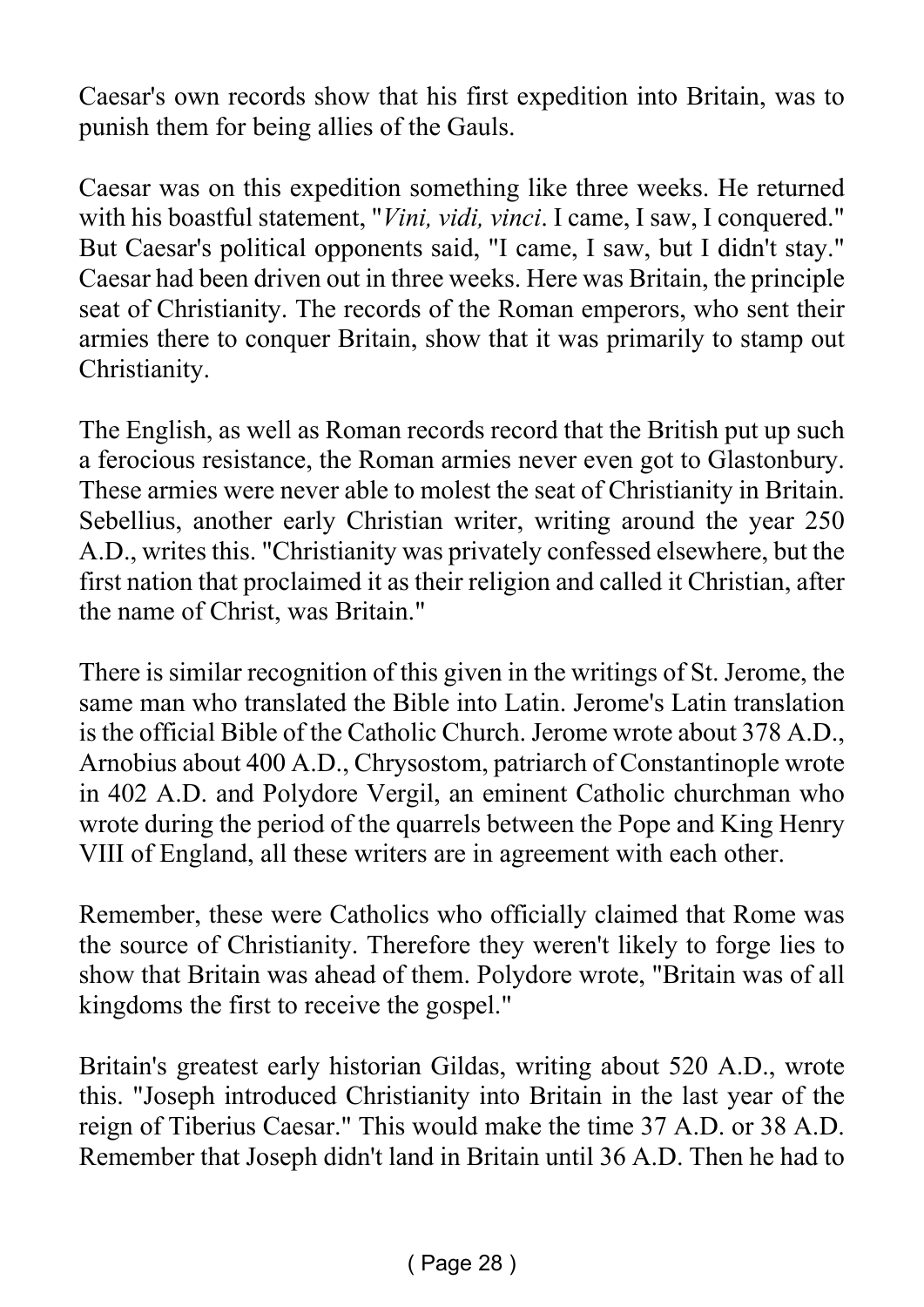devote some time getting organized and then send his party as missionaries throughout the country, so these dates work out.

The Emperor Constantine, who was the first Roman emperor to even tolerate Christianity, was of British heritage. He was the son of a Roman father and a British mother; his father was the Roman commander in Britain at that time. Constantine was raised to manhood in Britain and learned a great deal there.

There is a legend about his battle, when he was trying to become emperor of Rome. The legend says that Constantine saw a vision of the cross with this motto, "In this sign conqueror". In 313 A.D. Constantine issued his first Edict of Toleration. This edict declared that the people of Rome were free to worship in any religion of their choice including Christianity, not excluding paganism.

It was quite a few years later that he made Christianity the official religion, deposing paganism. Constantine convened the Council of Nicea in the year 325 A.D., to compel the divided Christian church to agree on their doctrines. There was a great split in the Christian church at that time, so the Council of Nicea was convened.

The Roman Catholic hierarchy didn't begin its earliest formation until 350 A.D. For practically 300 years after this, the Bishop of Rome was not recognized as being the universal bishop of all Christendom. He was the bishop of Rome and Italy respected his authority, but other areas had their own bishops.

With Britain officially a Christian nation in 156 A.D., and the Catholic Church coming into existence by degrees between 350 A.D. and 610 A.D., we can see that Britain is where Christianity gained its first foothold in the civilized world.

In closing, it should be stated that history records that Nicodemus was in the group of people with Joseph of Arimathea, who came to Britain after the crucifixion.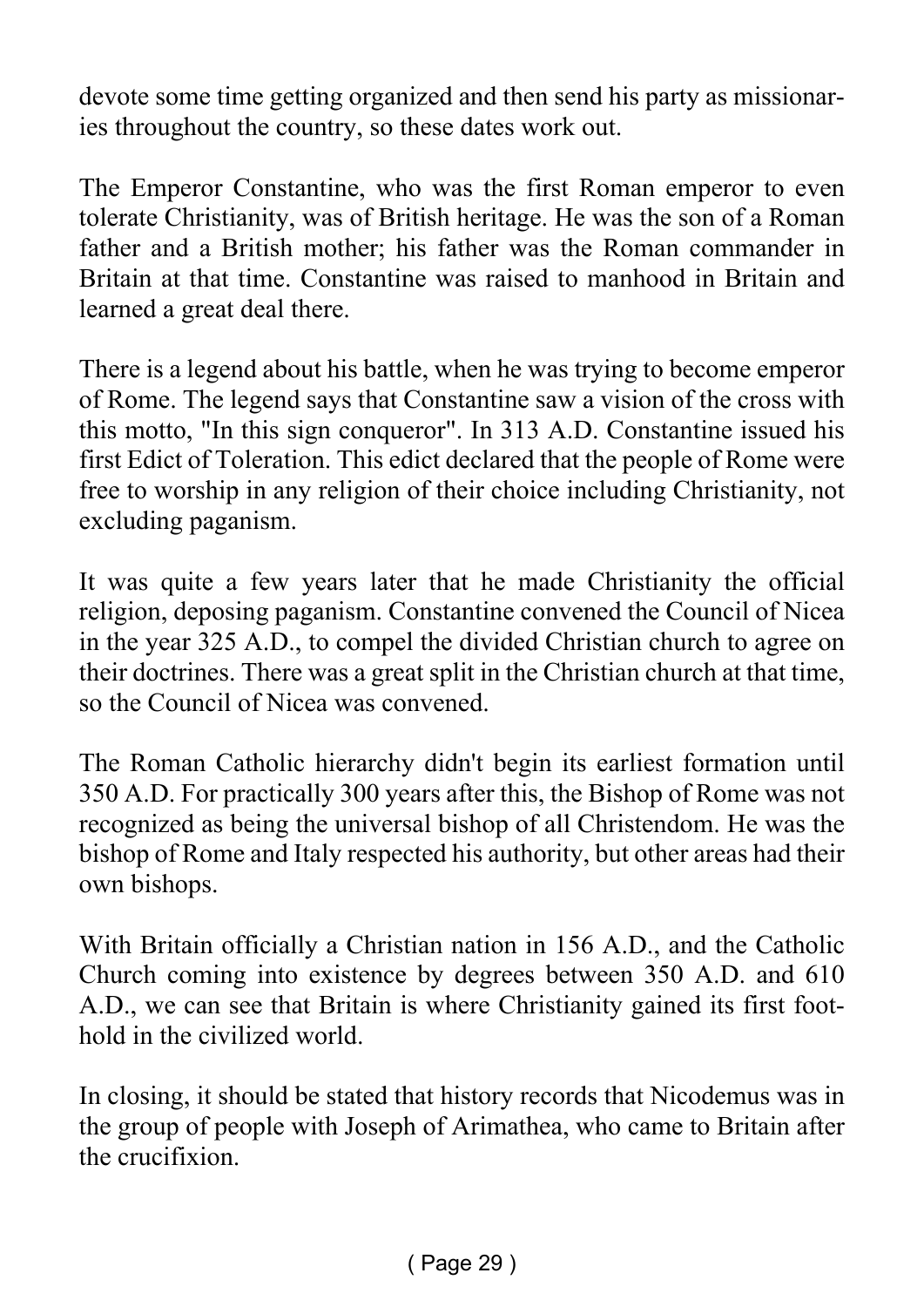## **Other Articles Available By Bertram Comparet**

**Adam Was Not The First Man A Faith For These Days America is a Bible Land Babylon's Money Can Anything be Judaeo-Christian? Christianity in the Old Testament Daniel's 5th Kingdom Destroying Many By Peace False Prophets Gathering of The Tares God's Immigration Laws In Partnership with Yahweh Isaiah Up To date Israel's Fingerprints Israel in the Book of Revelation Israel in the New Testament Jesus Christ's Miracles Judgement Begins at The House of God Lift Up Your Heads Like All Other Nations Looking for Lost Heirs Lost Foundations Man and Beast**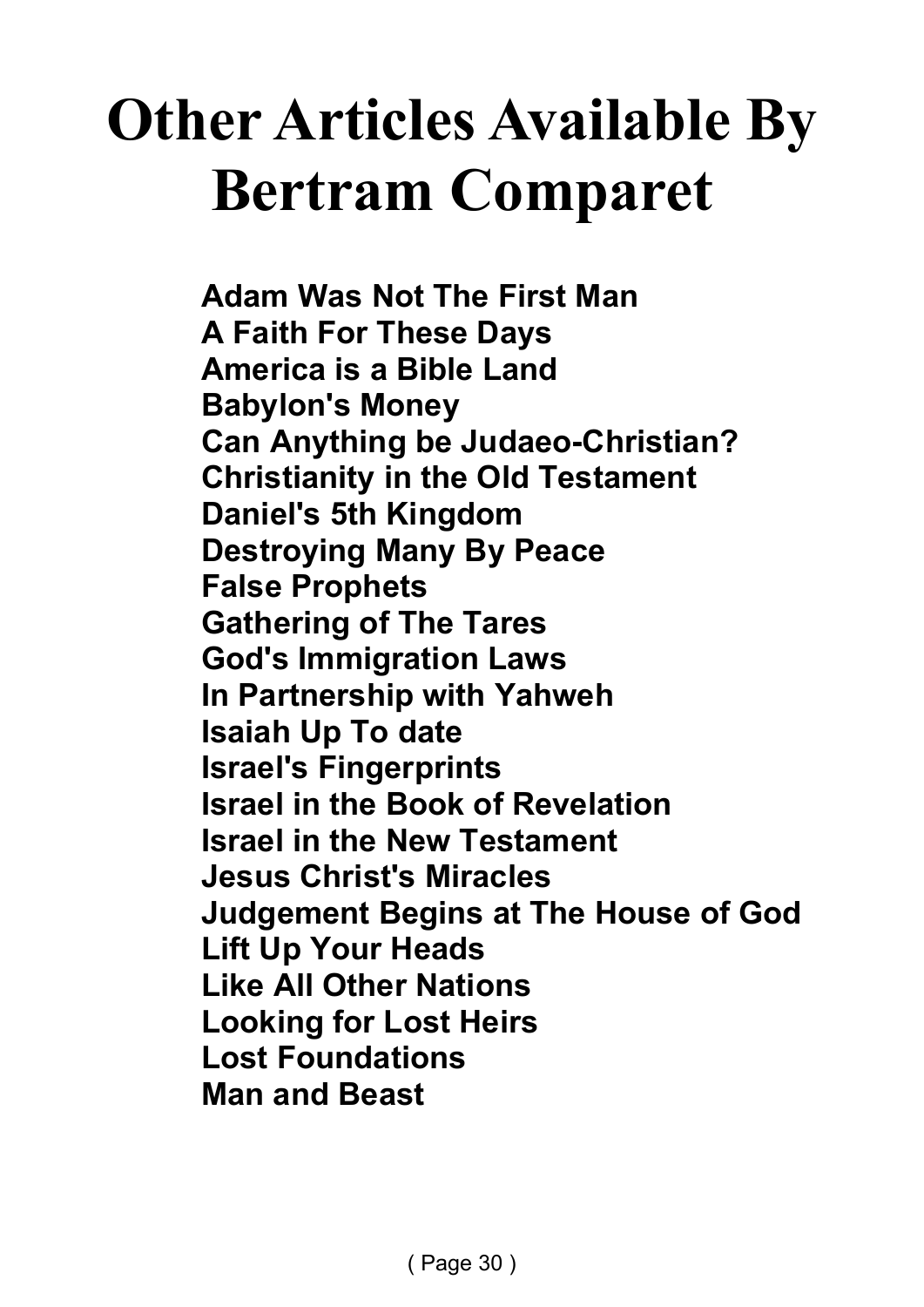## **Contact us for details of audio tapes and articles by:-**

**Dr. Wesley A. Swift**

 **Rev. Dr. Bertrand Comparet, A. B., J. D.**

**Rev. William Gale**

**Captain K. R. McKilliam**

**Pastor Don Campbell**

**New Crusade Christian Church Calling The People of Britain &**

**Celtic-Anglo-Saxon-Nordic-Germanic Kindred in Europe and overseas realms**

Tel. No. 01424 730163 E-mail nccc@onetel.com